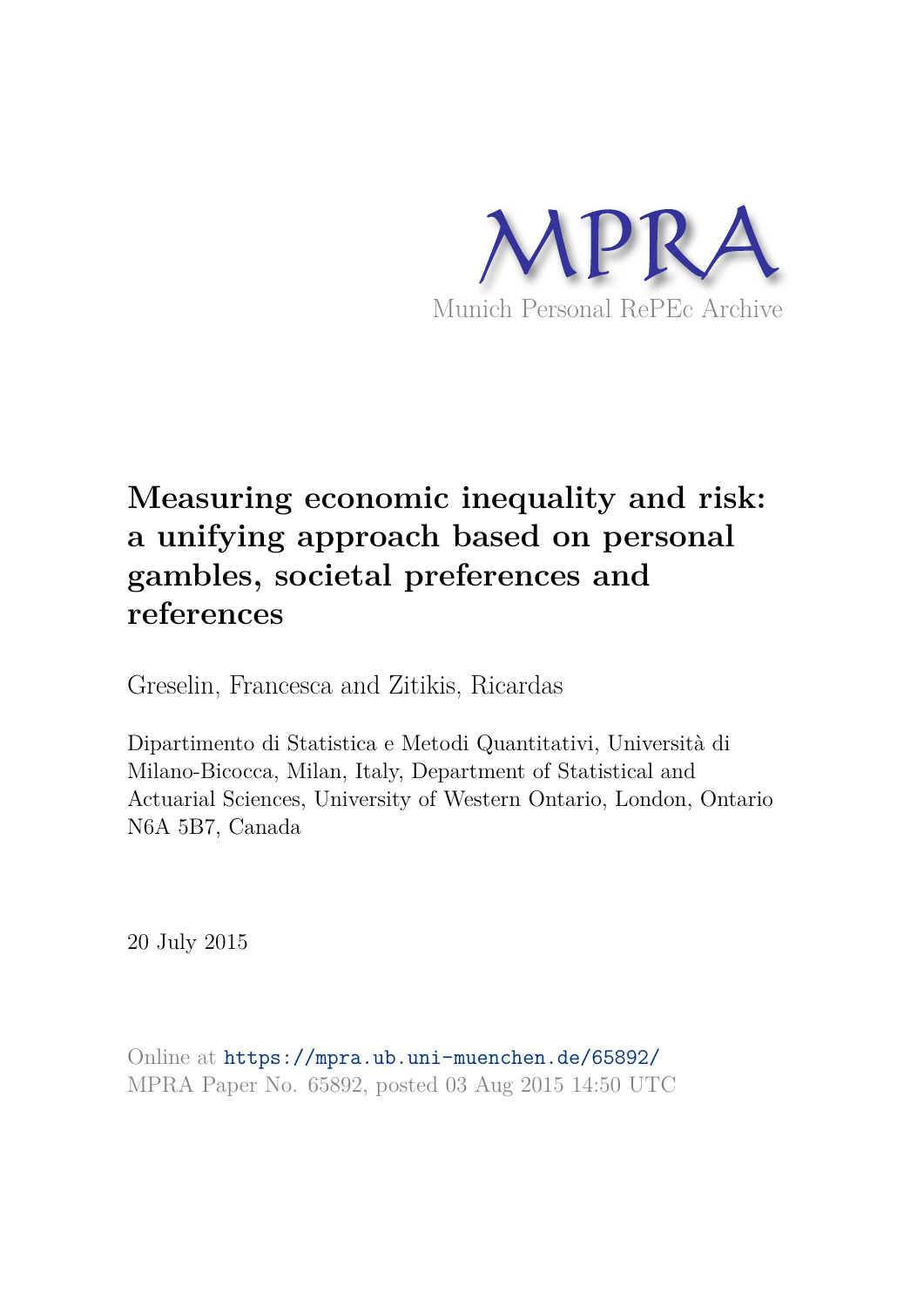# Measuring economic inequality and risk: a unifying approach based on personal gambles, societal preferences and references

Francesca Greselin<sup>∗</sup>

Dipartimento di Statistica e Metodi Quantitativi, Università di Milano–Bicocca, Milan, Italy

**AND** 

RIČARDAS ZITIKIS

Department of Statistical and Actuarial Sciences, University of Western Ontario, London, Ontario N6A 5B7, Canada

<sup>∗</sup>Corresponding author: francesca.greselin@unimib.it

The underlying idea behind the construction of indices of economic inequality is based on measuring deviations of various portions of low incomes from certain references or benchmarks, that could be point measures like population mean or median, or curves like the hypotenuse of the right triangle where every Lorenz curve falls into. In this paper we argue that by appropriately choosing population-based references, called societal references, and distributions of personal positions, called gambles, which are random, we can meaningfully unify classical and contemporary indices of economic inequality, as well as various measures of risk. To illustrate the herein proposed approach, we put forward and explore a risk measure that takes into account the relativity of large risks with respect to small ones.

Keywords: economic inequality, reference measure, personal gamble, inequality index, risk measure, relativity.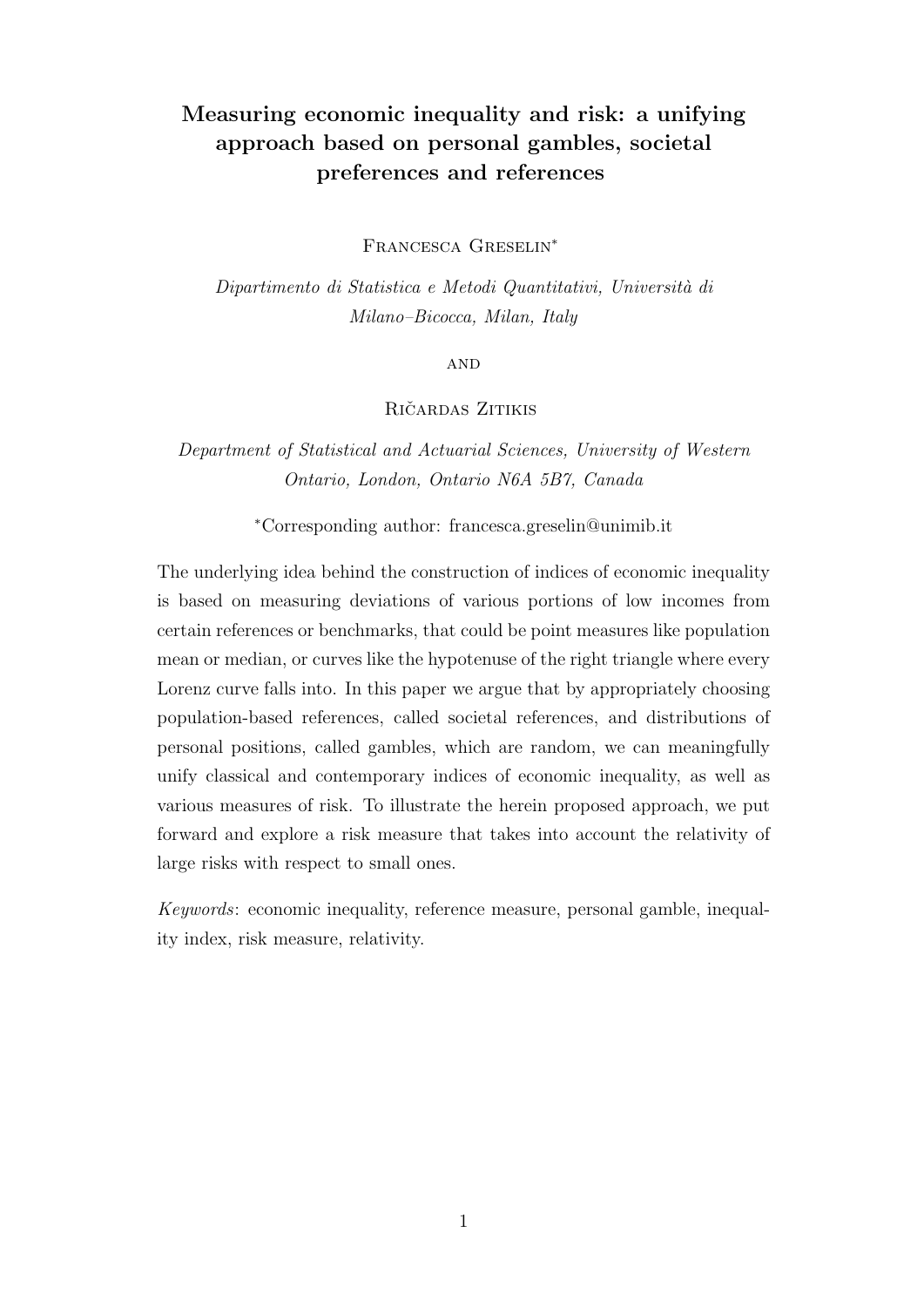#### 1 Introduction

The Gini mean difference and its normalized version, known as the Gini index, have aided decision makers since their introduction by Corrado Gini more than a hundred years ago (Gini, 1912, 1914, 1921; see also Giorgi, 1990, 1993; Ceriani & Verme, 2012; and references therein). In particular, the Gini index has been widely used by economists and sociologists to measure economic inequality. Measures inspired by the index have been employed to assess the equality of opportunity (e.g., Weymark 2003; Kovacevic, 2010; Roemer, 2013) and estimate income mobility (e.g., Shorrocks, 1978). Policy makers have used the Gini index in quantitative development policy analysis (e.g., Sadoulet & de Janvry, 1995) and in particular for assessing the impact of carbon tax on income distribution (e.g., Oladosu & Rose, 2007). The index has been employed for analysing inequality in the use of natural resources (e.g., Thompson, 1976) and for developing informed policies for sustainable consumption and social justice (e.g., Druckman  $\&$  Jackson, 2008). Various extensions and generalizations of the idex have been used to evaluate social welfare programs (e.g., Duclos, 2000; Kenworthy & Pontusson, 2005; Korpi & Palme, 1998; Ostry et al., 2014) and to improve the knowledge of tax-base and tax-rate effects as well as of temporal repercussions of distinct patterns of taxation and public finance on the society (e.g., Pfähler, 1990; Slemrod, 1992; Yitzhaki, 1994; Van De Ven et al., 2001). Several classification methods (e.g., Hand, 2001) have employed the Gini index for modeling consumer credit risk and monitoring customer performance. Furthermore, the Gini index is known to be a transformation of the area under the ROC curve, which has been widely used for assessing performance of classification rules and facilitated prudent decision making in a variety of areas (e.g., Krzanowski & Hand, 2009), including market segmentation (e.g., Benton & Hand, 2002). Business analysts and managers, including those of sports teams, have used the Gini index to gain useful information about the market and consumer behaviour (e.g., Fort & Quirk, 1995; Manasis et al., 2013; Manasis & Ntzoufras, 2014). Denneberg (1990) advocated the use of the Gini mean difference and the Gini index as safety loadings for insurance premiums.

Given all these and other diverse uses, we find a multitude of interpretations, mathematical expressions, and generalizations of the index in the literature. As noted by Ceriani & Verme (2012), Corrado Gini himself had proposed no less than thirteen formulations of his original index. Yitzhaki (1998, 2003), and Yitzhaki & Schechtman (2013) have discussed a great variety of interpretations of the Gini index. Many monographs and handbooks have been written on measuring economic inequality where the Gini index and its various extensions and generalizations have played prominent roles: Amiel & Cowell (1999), Atkinson & Bourguignon (2000, 2015), Atkinson & Piketty (2007), Banerjee &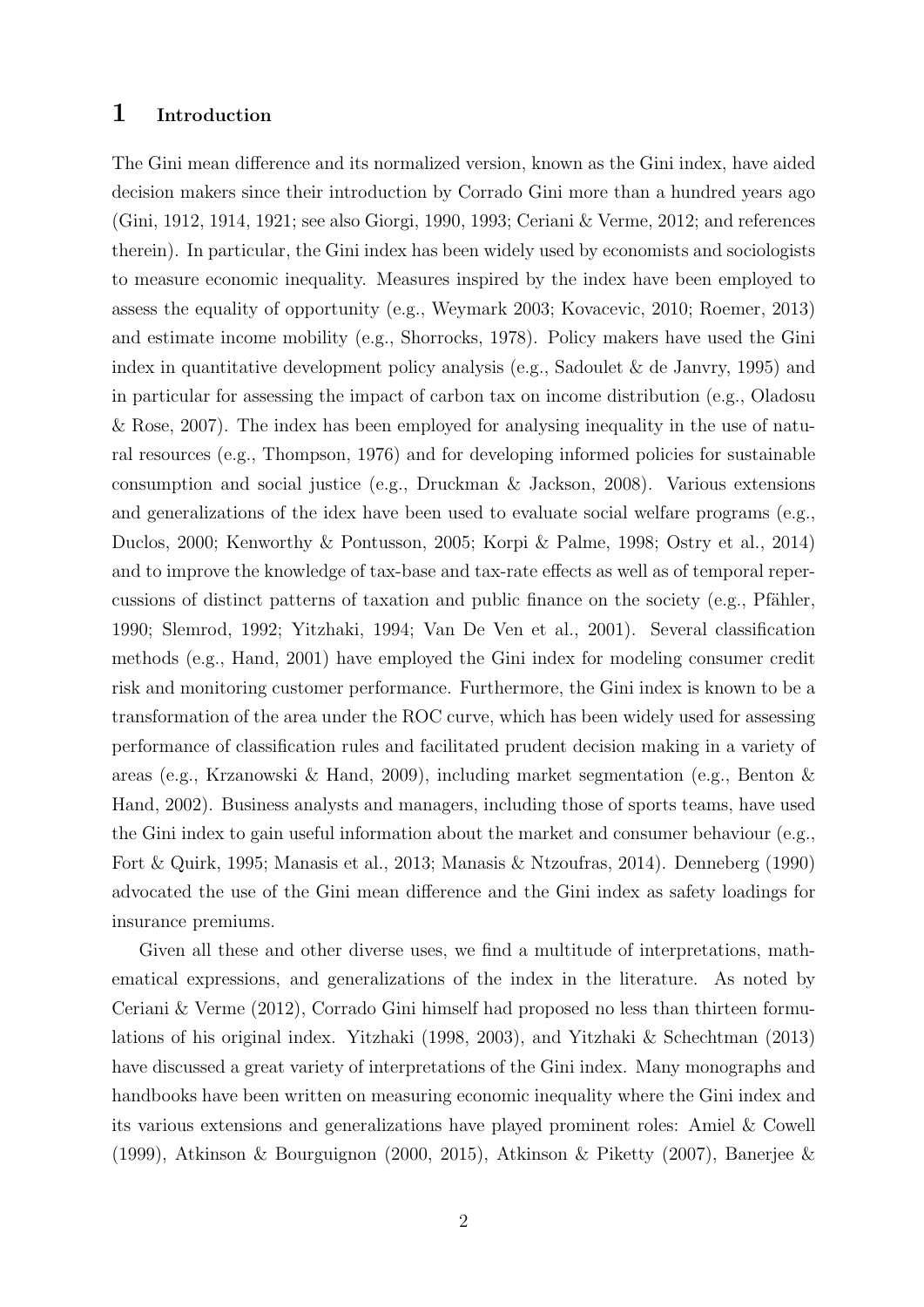Duflo (2011), Champernowne & Cowell (1998), Cowell (2011), Kakwani (1980a), Lambert (2001), Nygård & Sandström (1981), Ostry et al. (2014), Piketty (2014), Sen (1997), Silber (1999), and Yitzhaki & Schechtman (2013), to name a few.

Given all this diversity, one naturally wonders if there is one underlying thread that unifies all these indices. The population Lorenz function, as well as its various distances from the hypotenuse of the right triangle where every Lorenz function falls into, have traditionally provided such a thread (cf., e.g, Zitikis, 2002, for a mathematical viewpoint of the problem). However, recent developments in the area of measuring economic inequality (cf., e.g., Palma, 2006; Zenga, 2007; Gastwirth, 2014) have highlighted the need for departure from the population mean, which is inherent in the definition of the Lorenz function as the benchmark or reference point for measuring economic inequality. The newly developed indices have deviated from the aforementioned unifying thread and thus initiated a fresh rethinking of the problem of measuring inequality.

Bennett & Zitikis (2015) have recently made a step in this direction by suggesting a way to bridge Harsanyi's (1953) and Rawls's (1971) conceptual frameworks via a spectrum of random societal positions. In this paper we make a further step by developing a mathematically rigorous approach for unifying and interpreting numerous classical and contemporary indices of economic inequality, as well as those of risk. Briefly, the approach we have developed is based on appropriately chosen

- 1) societal references such as the population mean, median, or some population-tail based measures, and
- 2) distributions of random personal positions or gambles that determine person's position on a certain population-based function.

Certainly, the literature is permeated with discussions related to points 1) and 2). For example, the choice of appropriate reference measures and inherent relativity issues have been prominently discussed by Sen (1983, 1998), Duclos (2000), and many others. The relativity of economic inequality measurement has been present in virtually every work, due to the fact that the very basic underlying quantities such as the Lorenz function are relative quantities with respect to the population mean income. Furthermore, the construction of distributions that govern personal random positions on population-based functions have been explored within a variety of contexts, such as the dual or rankdependent utility theory (Quiggin, 1982, 1993; Schmeidler, 1986, 1989; Yaari, 1987), other non-expected utility theories (e.g., Puppe, 1991; Machina, 1987, 2008; and references therein), distortion risk measures (Wang, 1995, 1998), and weighted insurance premium calculation principles (Furman & Zitikis, 2008, 2009).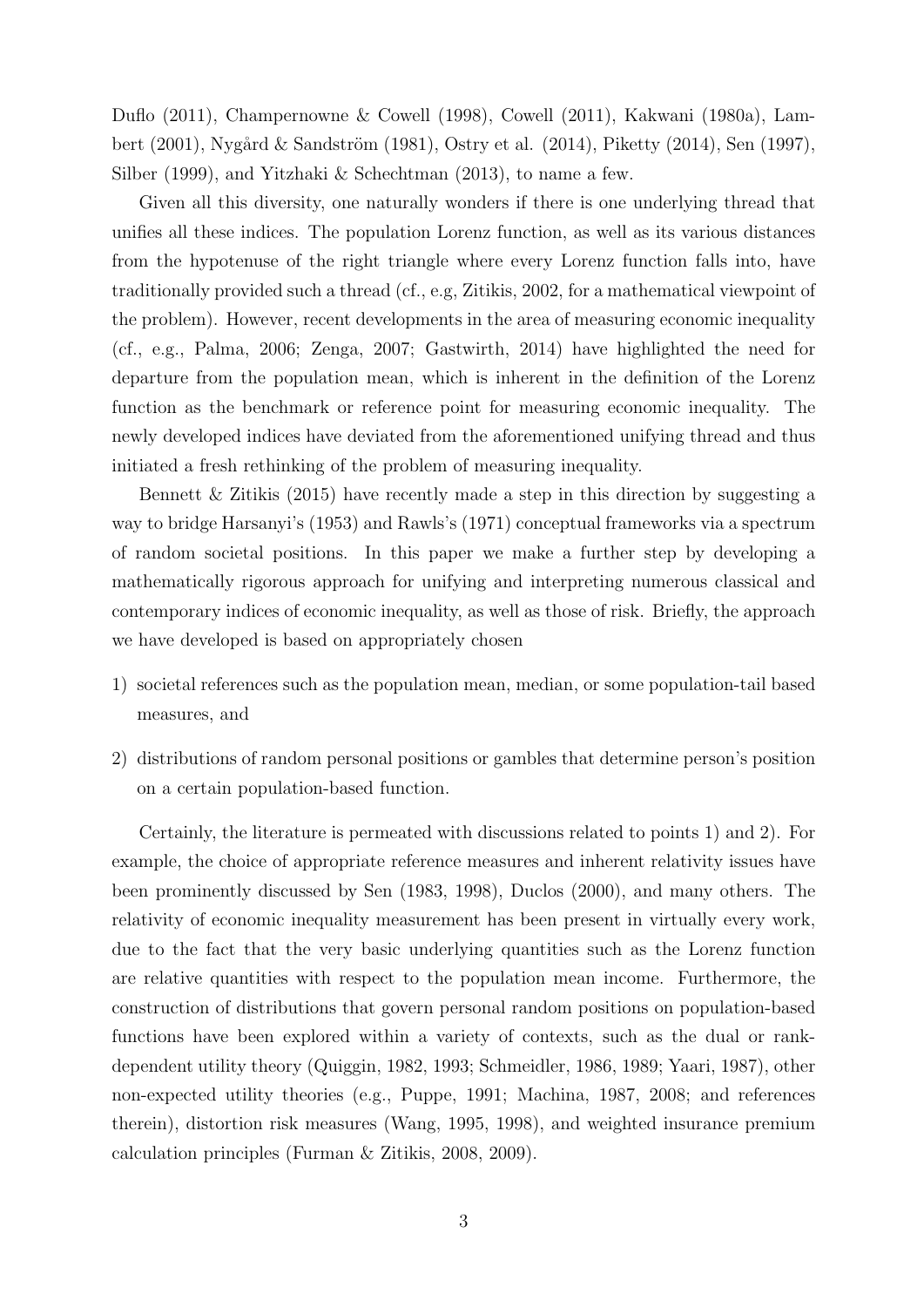The rest of the paper is organized as follows. In Section 2 we revisit the classical Gini index and, in particular, express it in two ways – absolute and relative – within the framework of expected utility theory using appropriately chosen gambles and societal functions (i.e., Lorenz and Bonferroni). In Section 3 we step aside from the Lorenz and Bonferroni functions and, crucially for this paper, suggest using a lower conditional expectation as the underlying societal function on which various personal gambles are played; yet, the reference measure still remains the mean income  $\mu_F$ . In Section 4 we depart from the latter reference and introduce a general index that accommodates any population-based reference measure  $\theta_F$ . In Sections 5 and 6, we show how the Donaldson-Weymark-Kakwani index and the Wang (or distortion) risk measure, as well as their generalizations, fall into the expected utility framework with collective mean-income references and appropriately chosen personal gambles. In Section 7 we argue for the need of incorporating personal preferences into reference measures, and in Section 8 we demonstrate how this yields a new measure of risk that takes into account the relativity of large (e.g., insurance) losses with respect to smaller ones. The paper finishes with a general and highly-encompassing index of inequality and risk, defined and discussed in Section 9.

## 2 The classical Gini index revisited

Naturally, we begin our arguments with the classical index of Gini  $(1914)$ . Let X be an 'income' random variable with non-negatively supported cdf  $F(x)$  and finite mean value  $\mu_F = \mathbf{E}[X]$ . The Gini index, which we denote by  $G_F$ , is usually interpreted as twice the area between the actual population Lorenz function (Lorenz, 1905; Pietra, 1915; Gastwirth, 1971)

$$
L_F(p) = \frac{1}{\mu_F} \int_0^p F^{-1}(t) dt
$$

and the equalitarian Lorenz function  $L_E(p) = p, 0 \leq p \leq 1$ , which is the hypotenuse of the right triangle that we have eluded to in the abstract. For parametric expressions of  $L_F(p)$ , we refer to Gastwirth (1971), Kakwani & Podder (1973), as well as to more complete and recent works by Kleiber & Kotz (2003), Sarabia (2008), Sarabia et al. (2010), and references therein. Hence, the Gini index is

$$
G_F = 2 \int_0^1 \left( L_E(p) - L_F(p) \right) dp
$$
  
= 2**E**[L<sub>E</sub>( $\pi$ ) - L<sub>F</sub>( $\pi$ )], (2.1)

where the gamble  $\pi$  follows the uniform density on the unit interval [0, 1], that is,  $f(p) = 1$ for all  $p \in [0, 1]$ . Intuitively,  $\pi$  governs the person's position in terms of income percentiles, and we thus call it personal gamble. In other words, barring the normalizing constant 2,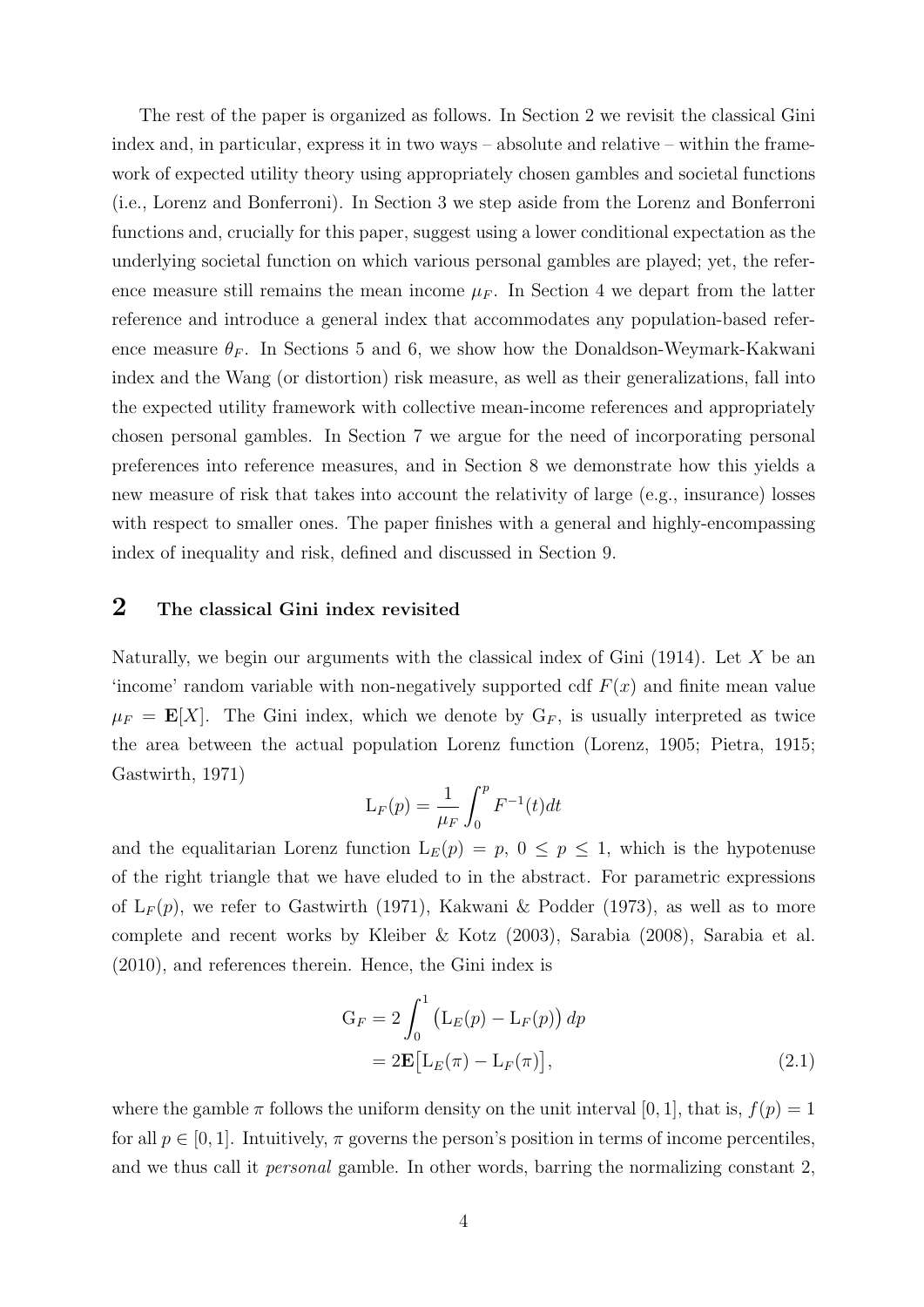the Gini index  $G_F$  is the expected *absolute*-deviation of the person's position  $\pi$  on the actual Lorenz function  $L_F(p)$  from his/her position on the reference (equalitarian) Lorenz function  $L_E(p)$ . Naturally, the position  $\pi$  is random, and we have already seen in the case of the Gini index that it follows the uniform on  $[0, 1]$  distribution. This means that the person has equal chance of receiving any income among all the available incomes which are, in terms of percentiles, identified with the unit interval [0, 1].

In general, the personal gamble  $\pi$  can follow various distributions on [0, 1], and we shall see a variety of examples throughout this paper. The choice of distribution of the gamble  $\pi$  carries information about person's probable positions and is thus inevitably subjective, but many of the examples that we have encountered in the literature follow the beta distribution

$$
f_{\text{Beta}}(p \mid \alpha, \beta) = \frac{p^{\alpha - 1} (1 - p)^{\beta - 1}}{B(\alpha, \beta)} \quad \text{for} \quad 0 < p < 1,
$$

which we have visualized in Figure 2.1. We succinctly write  $\pi \sim \text{Beta}(\alpha, \beta)$  and so, for



Figure 2.1: Beta densities of gambles  $\pi$  for various values of  $\alpha$  and  $\beta$ .

example, the Gini index (cf. equation (2.1)) is based on  $\pi \sim \text{Beta}(1, 1)$ . For illuminating discussions and historical notes on the beta and other related distributions in the context of measuring economic inequality, we refer to Kleiber & Kotz (2003). For a very general yet remarkably tractable beta-generated family of distributions that offers great modeling flexibility, we refer to Alexander et al. (2012).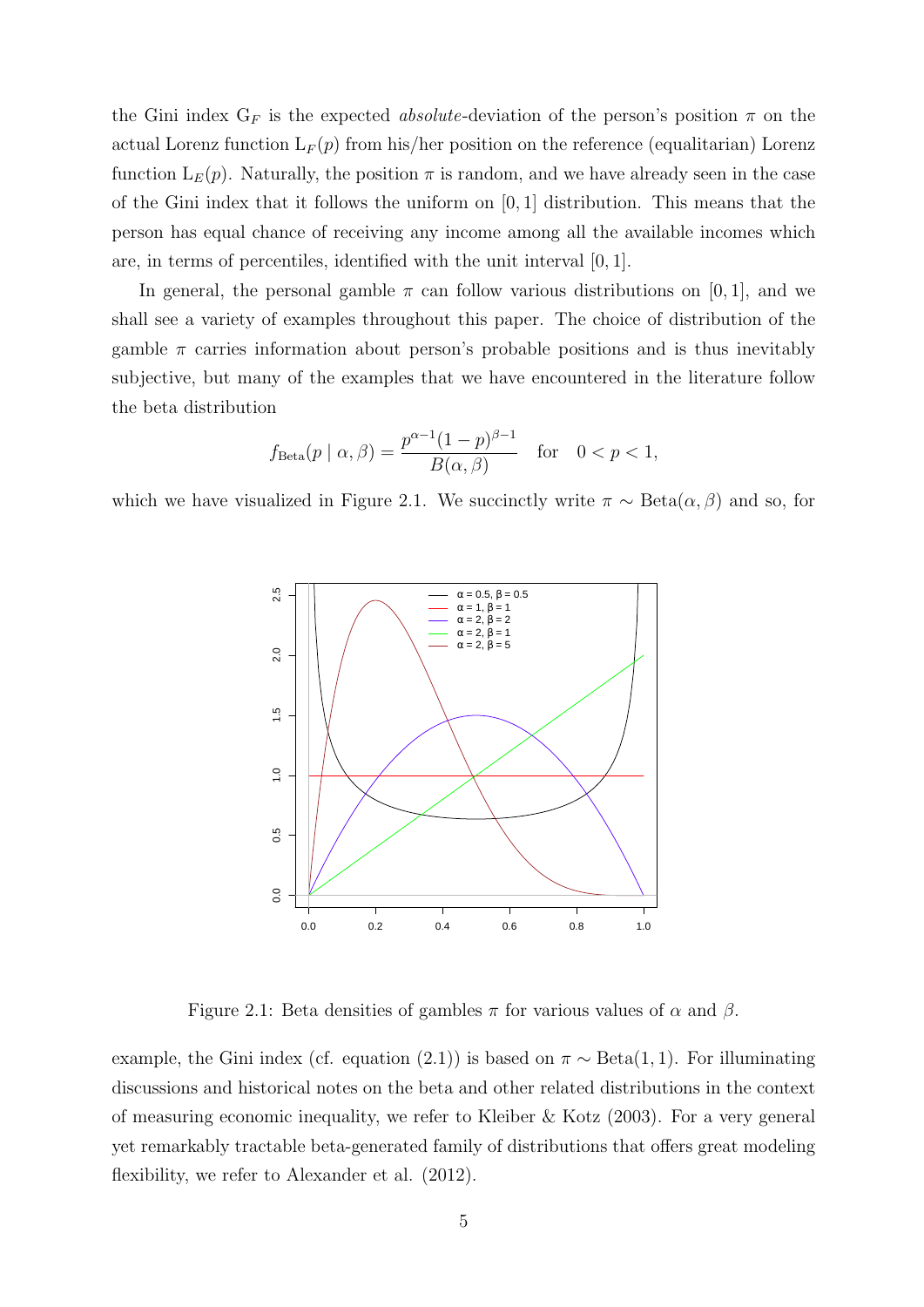Importantly for our following discussion, the Gini index  $G_F$  can also be viewed as the expected *relative*-deviation of the person's position  $\pi$  on the actual Lorenz function  $L_F(p)$ from his/her position on the reference Lorenz function  $L_E(p)$ , as seen from the equations:

$$
G_F = \int_0^1 \left( 1 - \frac{L_F(p)}{L_E(p)} \right) 2p \, dp
$$
  
= 
$$
\mathbf{E} \left[ 1 - \frac{L_F(\pi)}{L_E(\pi)} \right],
$$
 (2.2)

where  $\pi \sim \text{Beta}(2, 1)$ , which is a considerable change from the gamble  $\pi \sim \text{Beta}(1, 1)$ used in the absolute-deviation based representation (2.1) of the Gini index. Note that the right-hand side of equation (2.2) can be succinctly written as  $\mathbf{E}[B_F(\pi)]$ , where

$$
B_F(p) = 1 - \frac{L_F(p)}{L_E(p)} = 1 - \frac{L_F(p)}{p}
$$
\n(2.3)

is the Bonferroni function of inequality (cf. Bonferroni, 1930), which is also known in the literature as the Gini function of inequality because it appeared in Gini (1914). For details on the Bonferroni function and the corresponding Bonferroni index, we refer to Tarsitano (1990) and references therein.

In addition to its role when studying income and poverty, the Bonferroni function  $B_F(p)$  has also found many uses in other fields such as reliability, demography, insurance, and medicine (cf. Giorgi & Crescenzi, 2001; and references wherein). For detailed historical notes and references with explicit expressions for the Lorenz and Bonferroni functions, as well as for the Gini and Bonferroni indices, in the case of a great many parametric distributions, we refer to Giorgi & Nadarajah (2010). The role of the Bonferroni function within the framework of L-functions for measuring economic inequality and actuarial risks can be found in Tarsitano (2004), and Greselin et al. (2009).

#### 3 From equalitarian Lorenz to the mean reference

Not only the classical Gini index but also a multitude of other indices of economic inequality can be viewed as some deviation measures (e.g., functional distances) between the actual and equalitarian Lorenz functions (cf., e.g., Zitikis, 2002). Note, however, that the actual Lorenz function  $L_F(p)$  itself is a relative measure that compares  $p \times 100\%$  of lowest incomes with the population mean income  $\mu_F$ . This two-stage relativity – first with respect to the equalitarian Lorenz function and then with the mean income – warrants a serious rethinking of the inequality measurement.

Toward this end, we next rephrase the definition of the Gini index  $G_F$  by first rewriting the Bonferroni function  $B_F(p)$  as follows:

$$
B_F(p) = 1 - \frac{LCE_F(p)}{\mu_F},
$$
\n(3.1)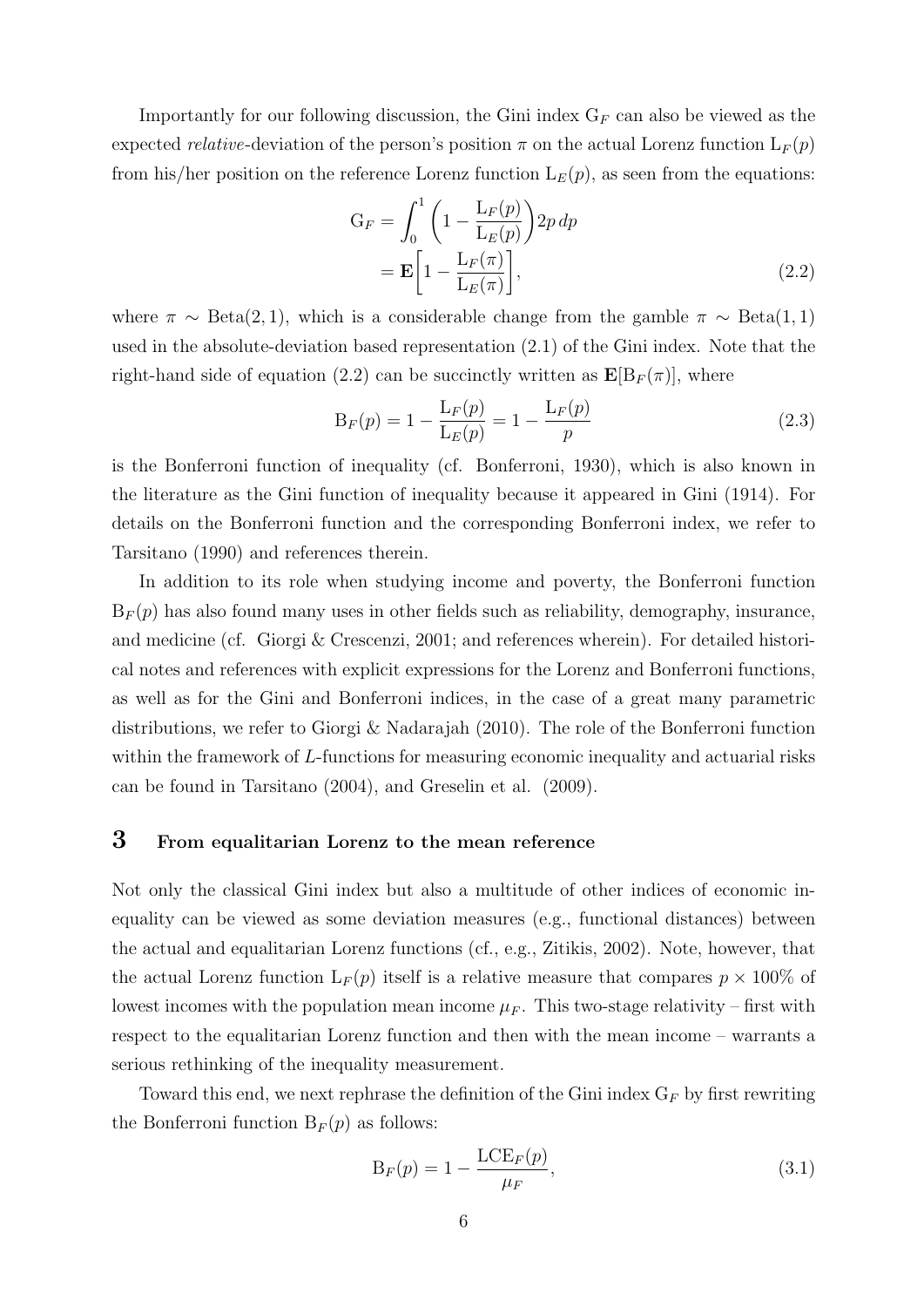where

$$
\text{LCE}_F(p) = \frac{1}{p} \int_0^p F^{-1}(t) dt
$$

is the lower conditional expectation of  $X$ . Indeed, with a little mathematical caveat,  $LCE_F(p)$  is the conditional expectation  $\mathbf{E}[X \mid X \leq F^{-1}(p)]$ , which is the mean income of those who are below the 'poverty line'  $F^{-1}(p)$ . In summary, equation (2.2) becomes

$$
G_F = \mathbf{E} \left[ 1 - \frac{LCE_F(\pi)}{\mu_F} \right]
$$
 (3.2)

with the gamble  $\pi \sim \text{Beta}(2, 1)$ .

Interestingly, if instead of the latter gamble we use  $\pi \sim \text{Beta}(1, 1)$  on the right-hand side of equation (3.2), then the expectation turns into the Bonferroni index

$$
B_F = \int_0^1 \left( 1 - \frac{\text{LCE}_F(\pi)}{\mu_F} \right) dp. \tag{3.3}
$$

For details on this index, we refer to Tarsitano (1990) and references therein. For a comparison of the two weighting schemes, that is, of the gambles  $\pi$  employed in the Gini and Bonferroni cases, we refer to De Vergottini (1940). Implications of using the Bonferroni index on welfare measurement have been studied by, e.g., Benedetti (1986), Aaberge (2000), and Chakravarty (2007). Nygård & Sandström (1981) give a wide-ranging discussion on the use of Bonferroni-type concepts in the measurement of economic inequality. Giorgi & Crescenzi (2001), and Chakravarty & Muliere (2004) propose poverty measures based on the fact that the Bonferroni index exhibits greater sensitivity on lower levels of the income distribution than the Gini index. A general class of inequality measures inspired by the Bonferroni index has been explored by Imedio-Olmedo et al. (2011). Giorgi (1998) provides a list of Bonferroni's publications.

Equations (3.2) and (3.3) suggest that the Gini and Bonferroni indices are members of the following general class of indices

$$
\mathcal{A}_F = \mathbf{E}[v(\text{LCE}_F(\pi), \mu_F)],\tag{3.4}
$$

where  $v(x, y)$  can be any function for which the expectation is well-defined and finite. In the case of the Gini and Bonferroni indices (cf., e.g., Greselin, 2014), we have  $v(x, y) =$  $1-x/y$ , which is the relative value of x with respect to y; we call any function  $v(x, y)$  used in expressions like (3.4) a relative-value function throughout this paper. Hence, we can view the index  $\mathcal{A}_F$  as the expected utility of being in the society whose income distribution is depicted by the lower conditional expectation  $LCE_F(p)$  and compared with the reference mean income  $\mu_F$  using an appropriately chosen relative-value function  $v(x, y)$ .

The class of relative-value functions  $v(x, y)$  is very large, but in this paper we only deal with those that are of the form

$$
v(x,y) = \ell(x/y) \tag{3.5}
$$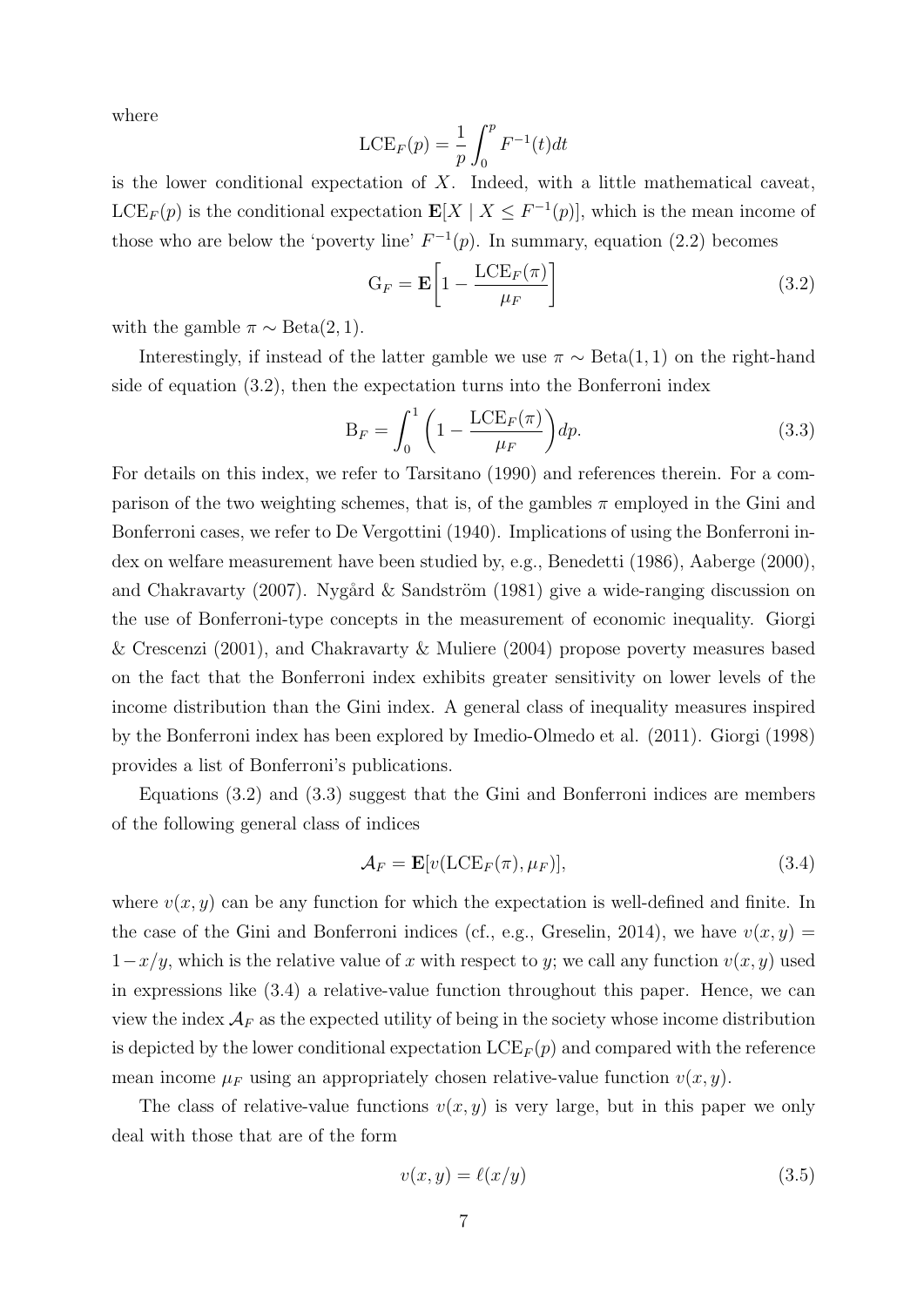for some function  $\ell(t)$ . This form is natural because under the assumption of positive homogeneity on the function  $v(x, y)$ , which means that the equation  $v(\lambda x, \lambda y) = v(x, y)$ holds for all  $\lambda > 0$ , Euler's classical theorem says that we must have equation (3.5) for some function  $\ell(t)$ .

Hence, the Gini and Bonferroni indices produce the function  $\ell(t) = 1 - t$ . Another example of the function  $\ell(t)$  arises from the E-Gini index of Chakravarty (1988):

$$
C_{F,\alpha} = 2\left(\int_0^1 (t - L_F(t))^{\alpha} dt\right)^{1/\alpha}
$$
  
= 
$$
2\left(\int_0^1 \left(1 - \frac{LCE_F(\pi)}{\mu_F}\right)^{\alpha} t^{\alpha} dt\right)^{1/\alpha}
$$
  
= 
$$
\frac{2}{(\alpha + 1)^{1/\alpha}} \left(\mathbf{E}[v(LCE_F(\pi), \mu_F)]\right)^{1/\alpha},
$$
(3.6)

where the reference-value function is  $v(x, y) = (1 - x/y)^{\alpha}$ , that is,  $\ell(t) = (1 - t)^{\alpha}$ , and the gamble  $\pi \sim \text{Beta}(\alpha + 1, 1)$ . Zitikis (2002) suggests using  $(\alpha + 1)^{1/\alpha}$  instead of 2 in the definition of the E-Gini index (see also Zitikis, 2003, for additional notes) in which case the right-hand side of equation (3.6) turns into the index

$$
\widetilde{\mathbf{C}}_{F,\alpha} = \left( \mathbf{E}[v(\mathbf{LCE}_F(\pi), \mu_F)] \right)^{1/\alpha}.
$$

In either case, note from the expressions of  $C_{F,\alpha}$  and  $\widetilde{C}_{F,\alpha}$  that it is sometimes useful to transform the index  $\mathcal{A}_F$  by some function  $w(x)$ . We shall elaborate on this point in the next section.

Coming now back to the index  $\mathcal{A}_F$ , we note that with the generic relative-value function  $v(x,y) = \ell(x/y)$ , the index can be rewritten as  $\mathbf{E}[\bar{\ell}(B_F(\pi))],$  where  $\bar{\ell}(t) = \ell(1-t)$ . Hence, we are dealing with the distorted Bonferroni function  $\bar{\ell}(B_F(p)), 0 < p < 1$ , which is analogous to the distorted Lorenz function upon which Sordo et al. (2014) have built their far-reaching development of Aaberge's (2000) work. We do not pursue this research venue in the present paper because the Bonferroni function, just like that of Lorenz, incorporates a pre-specified reference measure, which is the mean income  $\mu_F$ . In what follows, we shall argue in favour of more flexibility when choosing reference measures, which may even incorporate personal preferences in addition to those of the entire population.

#### 4 From the mean to generic societal references

We are now in the position to extend the index  $A_F$  to arbitrary references, which we denote by  $\theta_F$ . Namely, let

$$
\mathcal{B}_F = w\Big(\mathbf{E}[v(\text{LCE}_F(\pi), \theta_F)]\Big),\,
$$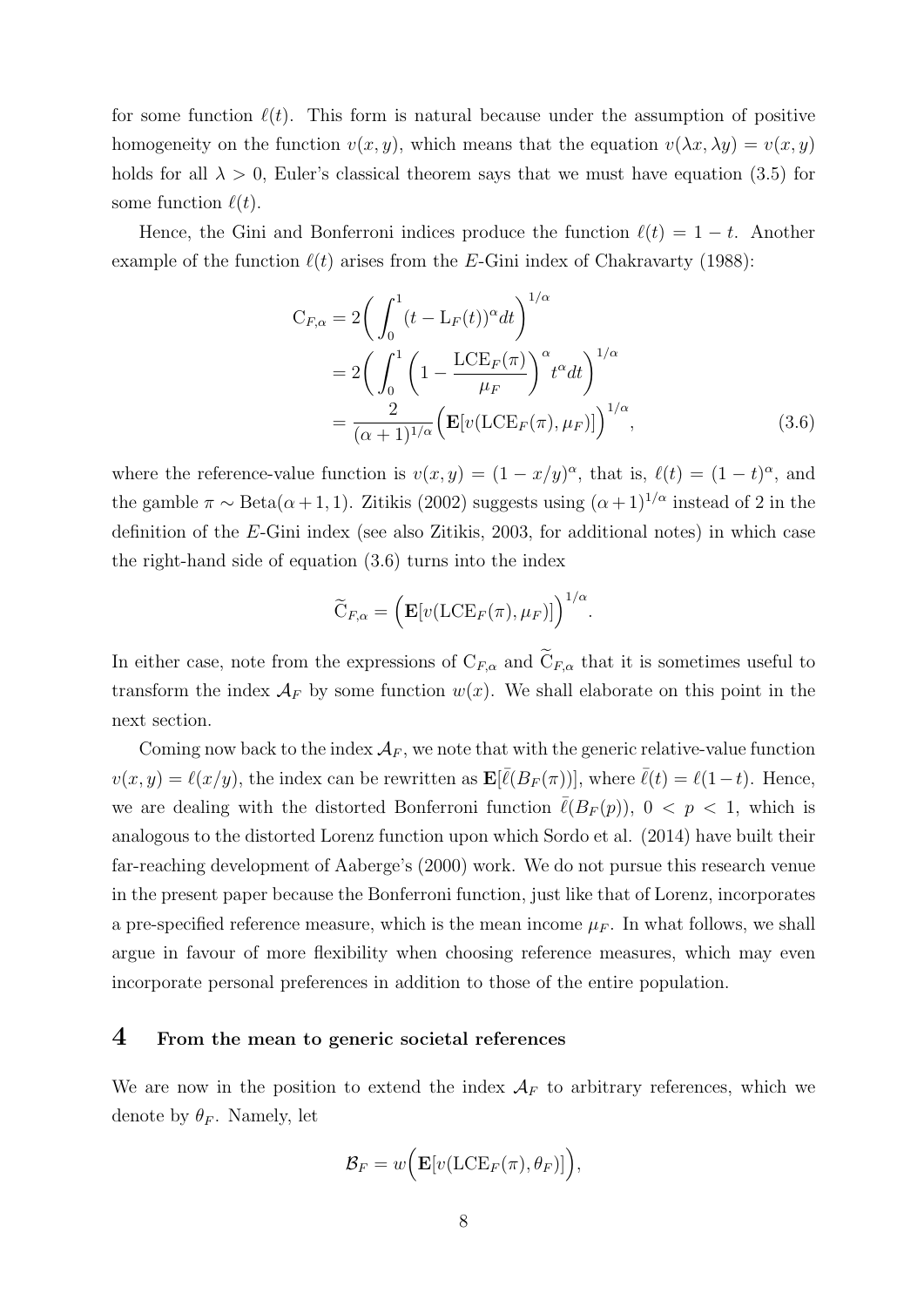where  $w(x)$  is a 'normalizing' function whose main role is to fit the index into the unit interval [0, 1], with value 0 meaning 'perfect equality' and 1 'extreme inequality.' The flexibility to manipulate with references is important due to a variety of reasons. For example, the increasing skewness of populations could make the use of the mean  $\mu_F$ questionable, and this has been noted by Gastwirth (2014) who, in his research on the changing income inequality in the U.S. and Sweden, has suggested replacing the mean  $\mu_F$ by the median  $m_F = F^{-1}(0.5)$ .

Another example of  $\theta_F$  that differs from  $\mu_F$  is provided by the Palma index (cf., Cobham & Sumner, 2103a,b, 2014). Namely, let  $\theta_F$  be the average of the top 10% of the population, that is,  $\theta_F = \frac{1}{0}$  $\frac{1}{0.1} \int_{0.9}^{1} F^{-1}(t) dt$ . Furthermore, let the normalizing function be  $w(x) = x$ , the relative-value function  $v(x, y) = y/x$ , and the (deterministic) gamble  $\pi = 0.4$ . Under these specifications, the index  $\mathcal{B}_F$  reduces to the Palma index of economic inequality:

$$
P_F^{40,90} = \frac{\frac{1}{0.1} \int_{0.9}^1 F^{-1}(t)dt}{\frac{1}{0.4} \int_0^{0.4} F^{-1}(t)dt}.
$$

Instead of the underlying random variable (e.g., income)  $X$ , the researcher might be primarily interested in its transformation (e.g., utility of income)  $u(X)$ . To tackle this situation, we first incorporate the transformed incomes into our framework by extending the definition of the lower conditional expectation as follows:

$$
\text{LCE}_{F,u}(p) = \frac{1}{p} \int_0^p u(F^{-1}(t)) dt.
$$

Note that  $LCE_{F,u}(1) = \mathbf{E}[u(X)]$ , which we can view as the expected utility of X. We have arrived at the extension

$$
\mathcal{C}_F = w\Big(\mathbf{E}[v(\mathrm{LCE}_{F,u}(\pi),\theta_F)]\Big)
$$

of the index  $\mathcal{B}_F$ .

The Atkinson (1970) index, which we denote by  $A_{F,\gamma}$ , is a special case of  $\mathcal{C}_F$ . Namely, let the utility function be  $u(x) = x^{\gamma}$  for some  $\gamma \in (0,1)$ . Furthermore, let the (deterministic) gamble be  $\pi = 1$ , the reference  $\theta_F = u(\mu_F)$ , and the relative-value function  $v(x, y) = 1 - x/y$ . Under these specifications, the index  $\mathcal{C}_F$  turns into  $1 - \mathbf{E}[X^{\gamma}]/\mu_F^{\gamma}$ , which after the transformation with the function  $w(x) = 1 - (1 - x)^{1/\gamma}$  becomes the Atkinson index

$$
A_{F,\gamma} = 1 - \frac{(\mathbf{E}[X^{\gamma}])^{1/\gamma}}{\mu_F}.
$$

This index has been highly influential in measuring economic inequality (cf., e.g., Cowell, 2011, and references therein) and inspired a variety of extensions and generalization of the Gini index; we shall say more on this in the next section. Furthermore, Mimoto & Zitikis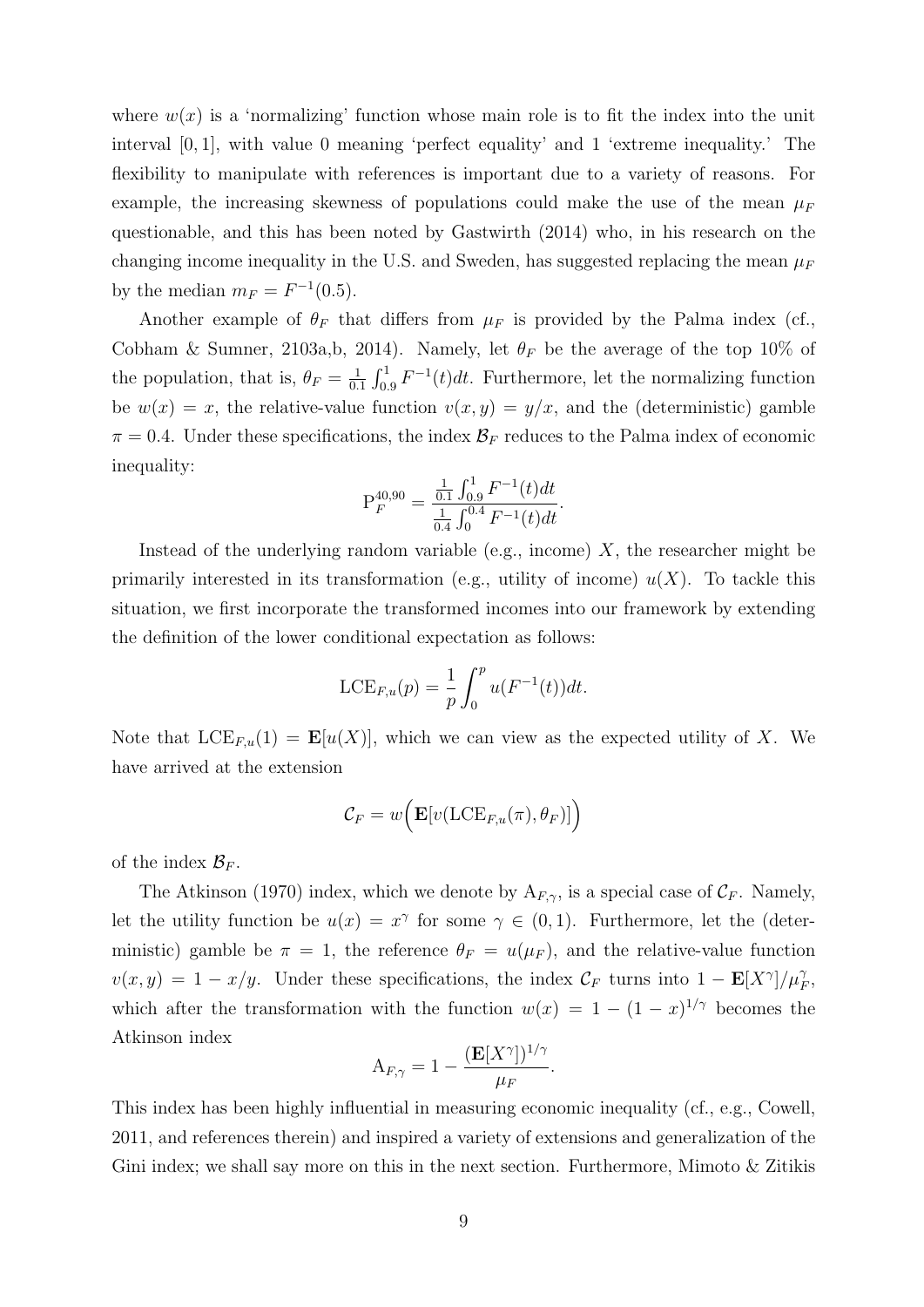(2008) have found the Atkinson index useful in developing a statistical inference theory for testing exponentiality, which has been a prominent problem in life-time analysis and particularly in reliability engineering.

#### 5 Donaldson-Weymark-Kakwani index

The Donaldson-Weymark-Kakwani index (Donaldson & Weymark, 1980, 1983; Kakwani, 1980a,b; Weymark, 1981)

DWK<sub>F,\alpha</sub> = 
$$
\alpha(\alpha - 1) \int_0^1 (1 - p)^{\alpha - 2} (p - L_F(p)) dp
$$
,

which is also known as the S-Gini index, has arisen following Atkinson's (1970) criticism of the Gini index  $G_F$  for not being able to take into account social preferences. Via the parameter  $\alpha > 1$ , the index DWK<sub>F, $\alpha$ </sub> can reflect different social preferences, with the classical Gini index arising by setting  $\alpha = 2$ . We note in this regard that a justification for a family of indices to be based on the theory of relative deprivation has been provided by Yitzhaki (1979, 1982).

Just like the Gini index  $G_F$ , the index DWK $_{F,\alpha}$  can also be placed within the framework of expected relative value. Indeed, using equations  $(2.3)$  and  $(3.1)$ , we have

$$
DWK_{F,\alpha} = \int_0^1 \left( 1 - \frac{L_F(p)}{p} \right) f_{Beta}(p | 2, \alpha - 1) dp
$$
  
= 
$$
\int_0^1 \left( 1 - \frac{LCE_F(p)}{\mu_F} \right) f_{Beta}(p | 2, \alpha - 1) dp
$$
  
= 
$$
\mathbf{E}[v(LCE_F(\pi_\alpha), \mu_F)]
$$
 (5.1)

with the relative-value function  $v(x, y) = 1 - x/y$  and the gamble  $\pi_{\alpha}$  that follows the distribution Beta $(2, \alpha - 1)$ , whose density we have visualized in Figure 5.1.

We next introduce a more flexible index than  $DWK_{F,\alpha}$  that allows us to employ more general gambles than  $\pi_{\alpha}$ . For this, we first introduce a class of generating functions:

(H) Let  $h : [0,1] \to [0,1]$  be any twice differentiable and convex function (i.e.,  $h''(t) \geq 0$ for all  $t \in (0,1)$  that satisfies the boundary conditions  $h(0) = 0$  and  $h(1) = 1$ , and such that  $h'(0) \neq 1$ .

Let  $\pi_h$  denote the gamble whose density  $f(t)$  is given by the formula

$$
f(t) = \frac{t h''(1 - t)}{1 - h'(0)}
$$
\n(5.2)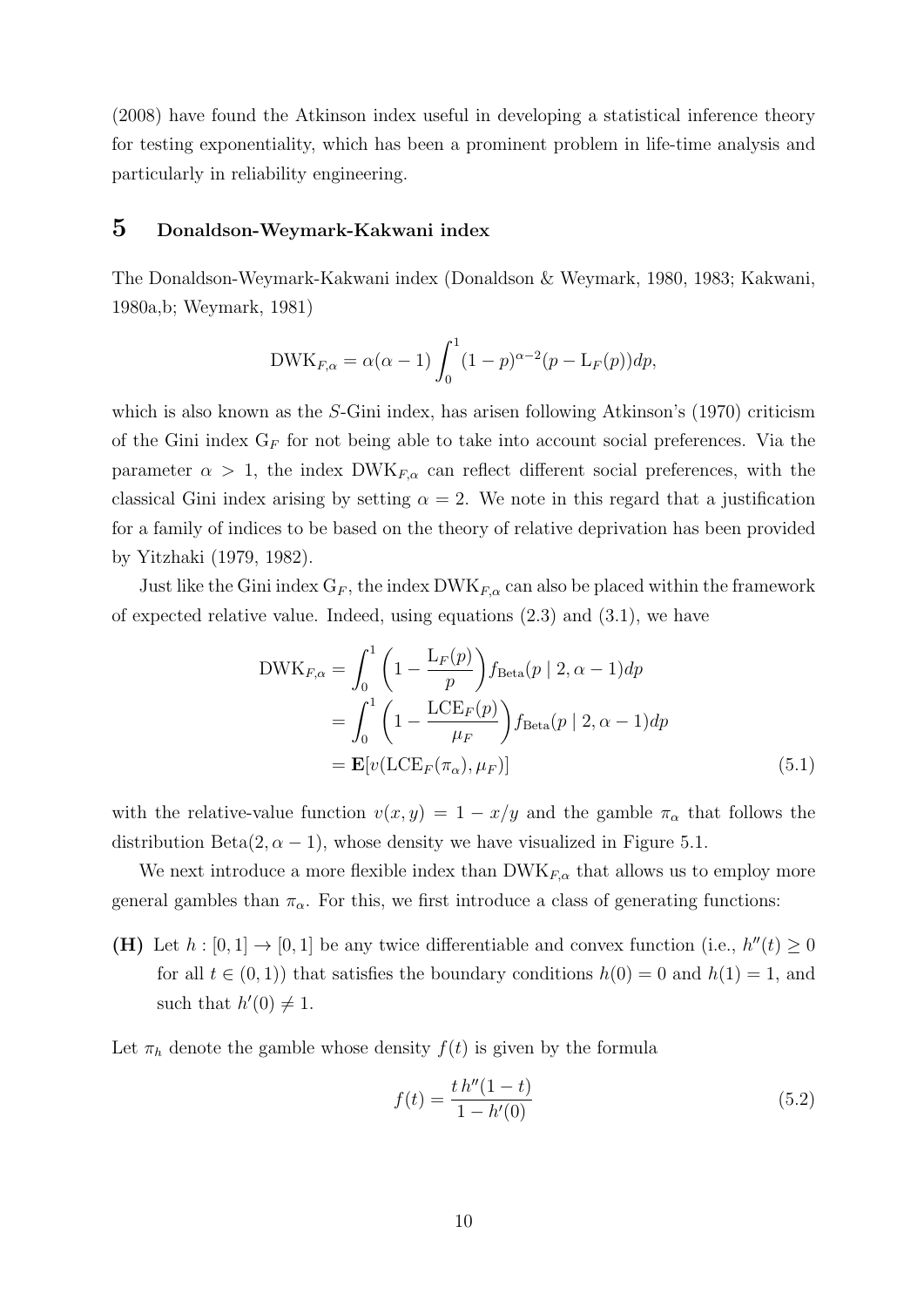

Figure 5.1: The density of  $\pi_{\alpha}$  for various values of  $\alpha$ .

for all  $t \in (0,1)$ , and  $f(t) = 0$  elsewhere. With the relative-value function  $v(x, y) =$  $1 - x/y$ , we have (details in Appendix A)

DWK<sub>F,h</sub> := 
$$
\mathbf{E}[v(\text{LCE}_F(\pi_h), \mu_F)]
$$
  
\n
$$
= \frac{1}{1 - h'(0)} \left( 1 - \frac{1}{\mu_F} \int_0^1 F^{-1}(t) h'(1 - t) dt \right)
$$
\n
$$
= \frac{1}{1 - h'(0)} \left( 1 - \frac{1}{\mu_F} \int_0^\infty h(1 - F(x)) dx \right).
$$
\n(5.3)

To illustrate, we choose the function  $h(t) = t^{\alpha}$  with any  $\alpha > 1$ , in which case the gamble  $\pi_h$  follows the density  $\alpha(\alpha-1)p(1-p)^{\alpha-2}$ ; that is,  $\pi_h \sim \text{Beta}(2, \alpha-1)$ , which means that  $\pi_h$  has the same distribution as the earlier noted gamble  $\pi_\alpha$ . Consequently,  $DWK_{F,h}$  reduces to  $DWK_{F,\alpha}$ , and thus equations (5.3) reduce to the following expressions of the Donaldson-Weymark-Kakwani index:

$$
DWK_{F,\alpha} = 1 - \frac{\alpha}{\mu_F} \int_0^1 F^{-1}(t)(1-t)^{\alpha-1} dt
$$
  
=  $1 - \frac{1}{\mu_F} \int_0^\infty (1 - F(x))^{\alpha} dx$  (5.4)

(cf. Donaldson & Weymark, 1980, 1983; Yitzhaki, 1983; Muliere & Scarsini, 1989).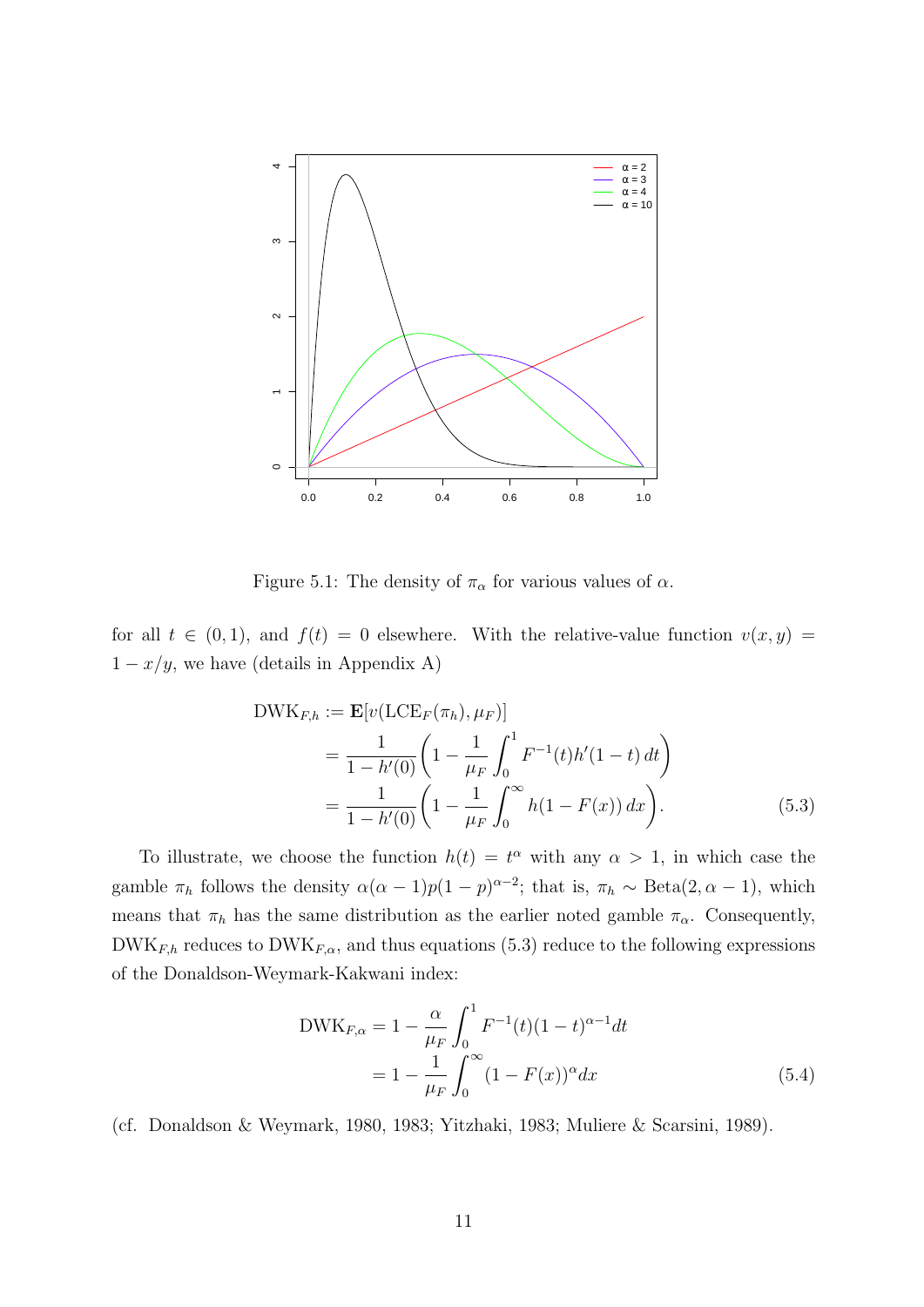#### 6 Wang risk measure

The index  $DWK_{F,h}$  is based on gambles generated by *convex* functions h. A similar index but based on *concave* generating functions  $g$  is called the Wang (or distortion) risk measure, which has been used in actuarial science and financial mathematics for measuring risks. In detail, the risk measure is defined by the formula

$$
\mathcal{W}_{F,g} = \int_0^\infty g(1 - F(x)) \, dx,
$$

where  $g : [0,1] \to [0,1]$  is a distortion function, meaning that it is non-decreasing and satisfies the boundary conditions  $g(0) = 0$  and  $g(1) = 1$ .

Hence, unlike in the previous section, we now work with concave distortion functions, denoted by g, under which the risk measure  $W_{F,g}$  is coherent (Wang et al., 1997; Wang  $\&$ Young, 1998; Wirch & Hardy, 1999; see Artzner et al., 1999, for a general discussion). A classical example of such a distortion function is  $g(t) = t^{\alpha}$  for any  $\alpha \in (0, 1)$ , in which case the Wang risk measure  $W_{F,g}$  reduces to the proportional-hazards-transform risk measure (Wang, 1995)

$$
\text{PHT}_{F,\alpha} = \int_0^\infty (1 - F(x))^\alpha \, dx.
$$

For more information on concave vs convex distortion functions in the context of measuring risks, their variability and orderings, we refer to Sordo  $\&$  Suárez-Llorens (2011), Giovagnoli & Wynn (2012), and references therein.

We shall next show that the Wang risk measure  $W_{F,g}$  can be placed within the framework of expected relative value. When compared with the index  $DWK_{F,\alpha}$ , there are two major changes: First, the function of interest is now the upper conditional expectation:

$$
\text{UCE}_F(p) = \frac{1}{1-p} \int_p^1 F^{-1}(t) dt.
$$

(Note that when  $p = 0$ , then  $\mathrm{UCE}_F(p)$  is equal to the mean  $\mu_F$ .) Second, the function g that generates the distribution of the random position is concave; specifically, we introduce the following class of generating functions:

(G) Let  $g:[0,1] \to [0,1]$  be twice differentiable and concave function (i.e.,  $g''(t) \leq 0$  for all  $t \in (0, 1)$  that satisfies the boundary conditions  $g(0) = 0$  and  $g(1) = 1$ , and such that  $g'(1) \neq 1$ .

Any such function g generates the density  $f(t)$  of the gamble  $\pi_g$  given by the formula

$$
f(t) = \frac{-(1-t)g''(1-t)}{1 - g'(1)}
$$
\n(6.1)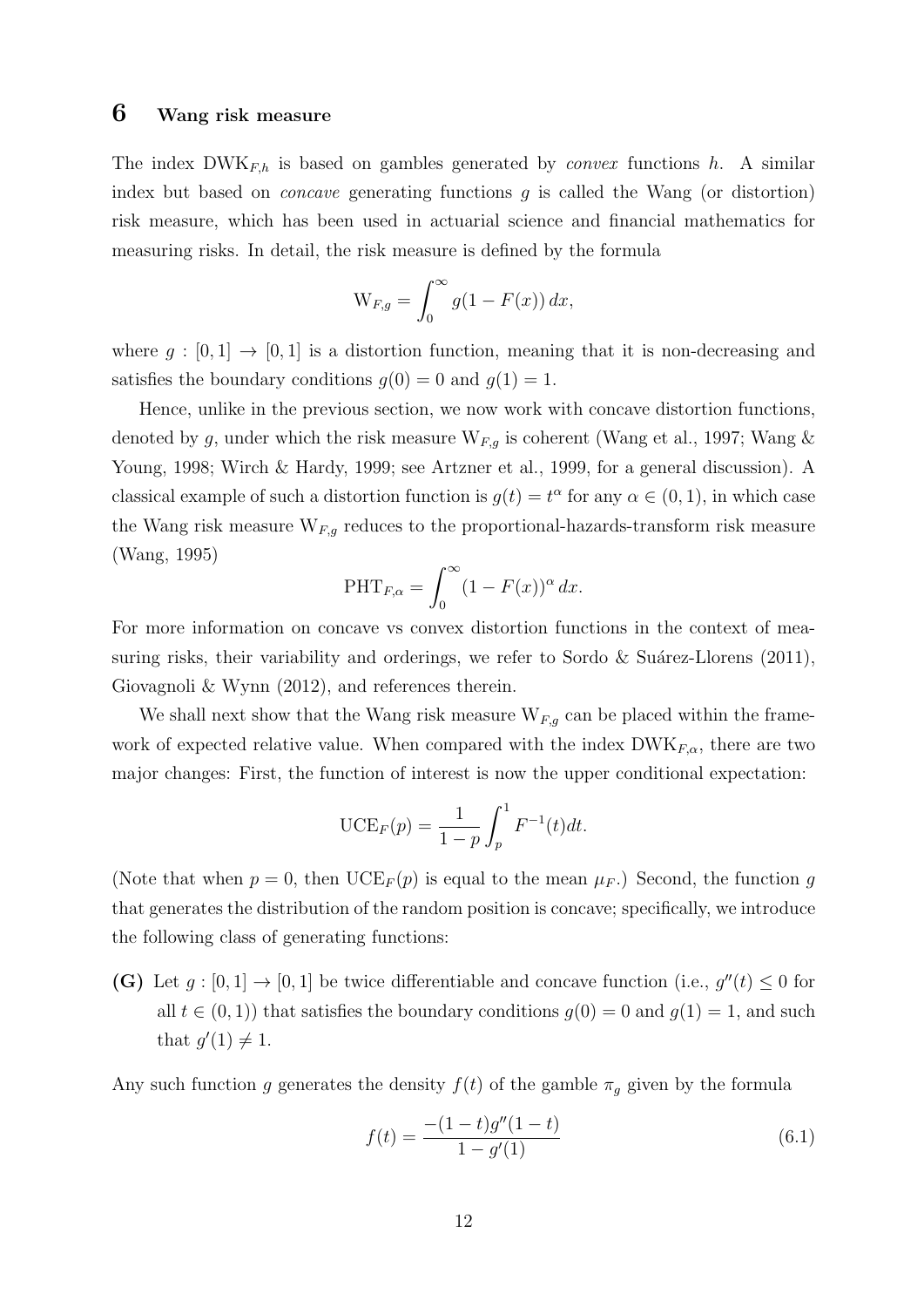for all  $t \in (0,1)$ , and  $f(t) = 0$  elsewhere. With the relative-value function  $v(x, y) =$  $x/y - 1$ , we have (details in Appendix A)

$$
\mathbf{E}[v(\text{UCE}_F(\pi_g), \mu_F)] = \frac{1}{1 - g'(1)} \left( \frac{1}{\mu_F} \int_0^1 F^{-1}(t) g'(1 - t) dt - 1 \right)
$$

$$
= \frac{1}{1 - g'(1)} \left( \frac{1}{\mu_F} \int_0^\infty g(1 - F(x)) dx - 1 \right). \tag{6.2}
$$

Consequently, the Wang risk measure  $W_{F,g}$  can be expressed in terms of the expected relative value  $\mathbf{E}[v(\mathrm{UCE}_F(\pi_g), \mu_F)]$  as follows:

$$
W_{F,g} = \mu_F \Big( \mathbf{E} [v( \text{UCE}_F(\pi_g), \mu_F)] \big( 1 - g'(1) \big) + 1 \Big). \tag{6.3}
$$

When the generating function is  $g(t) = t^{\alpha}$  for any  $\alpha \in (0, 1)$ , then the gamble  $\pi_g$  follows the distribution Beta $(1, \alpha)$  whose density function  $\alpha(1-p)^{\alpha-1}$  is depicted in Figure 6.1. From equation (6.2) we have



Figure 6.1: The density of  $\pi_g$  when  $g(t) = t^{\alpha}$  for various values of  $\alpha$ .

$$
\mathbf{E}[v(\text{UCE}_F(\alpha \pi), \mu_F)] = \frac{1}{1 - \alpha} \left( \frac{1}{\mu_F} \int_0^\infty (1 - F(x))^\alpha dx - 1 \right). \tag{6.4}
$$

Consequently, we have the following expression for the proportional-hazards-transform risk measure:

$$
\mathrm{PHT}_{F,\alpha} = \mu_F \Big( \mathbf{E}[v(\mathrm{UCE}_F(\pi_g), \mu_F)] \big(1-\alpha\big) + 1 \Big).
$$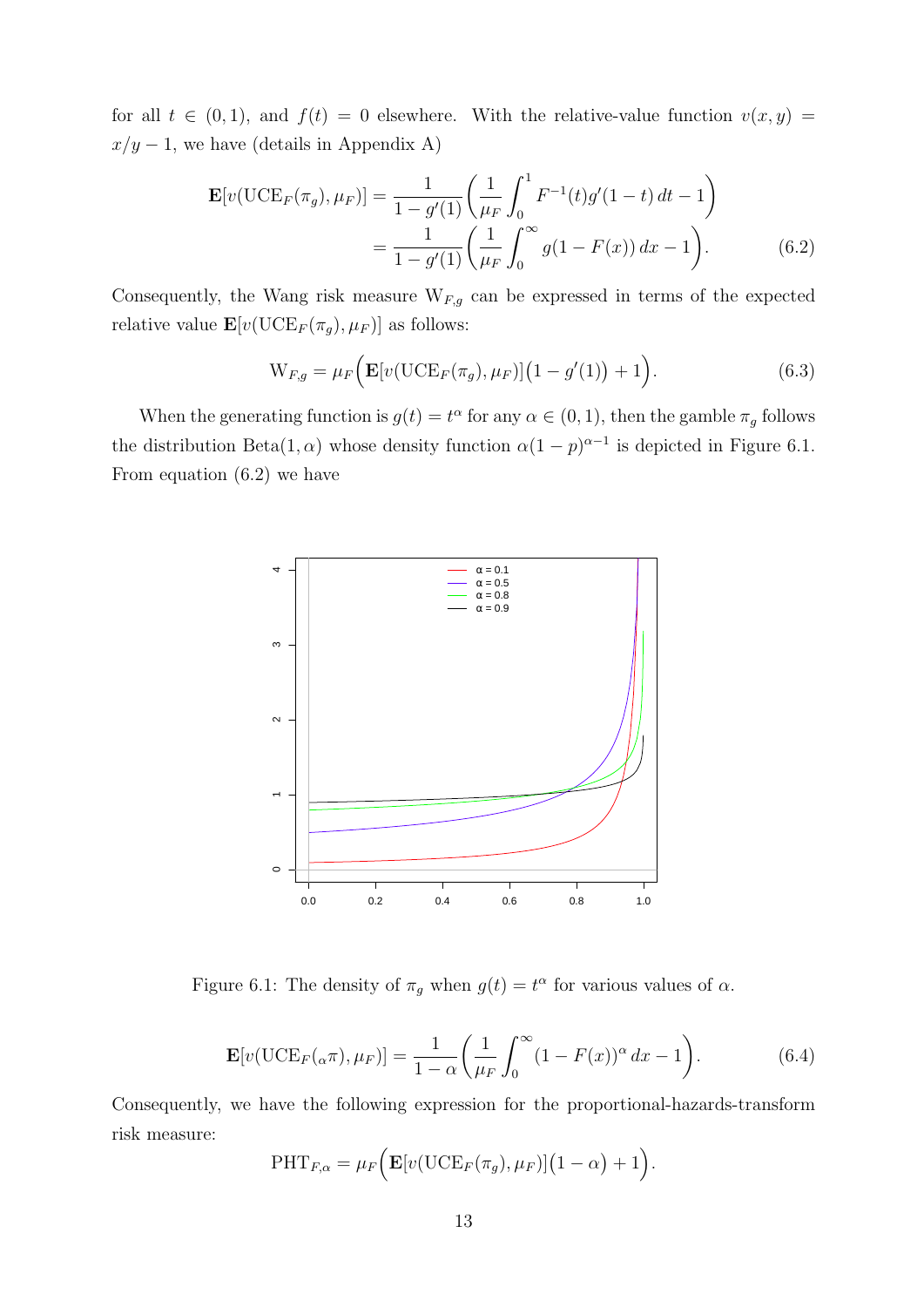#### 7 From collective to individual references

So far, we have worked with *collective* references; they do not depend on the outcome of any personal gamble and thus apply to every member of the society. Such references may not, however, be always desirable or justifiable. For example, given the outcome 0.4 of the gamble  $\pi$ , meaning that the person is considered to be among the  $p = 40\%$  of the lowest income earners, the person may wish to compare his/her situation to that as if he/she were among  $1 - p = 60\%$  of the highest income earners. In such situations we are dealing with individual references; their values may depend on outcomes of the personal gamble  $\pi$ .

Hence, for example, the mean  $\mu_F$  and the median  $m_F = F^{-1}(0.5)$  are collective references, but  $\theta_F = F^{-1}(\pi)$  is an individual reference because its value depends on the outcome of π. But would the quantile  $F^{-1}(\pi)$  be a good reference? There are at least two major reasons against the use of the quantile, which is known in the risk literature as the value-at-risk:

- 1) The quantile  $F^{-1}(\pi)$  is not robust with respect to realized values of the random gamble  $\pi$  in the sense that the quantile may change drastically even for very small changes of the realized values of  $\pi$ .
- 2) For a given realized value of  $\pi$ , the quantile  $F^{-1}(\pi)$  is not informative about the values of  $F^{-1}(p)$  for  $p > \pi$ . Indeed, for a given realized-value of  $\pi$ , we may see the same value of  $F^{-1}(\pi)$  irrespective of whether the cdf F is heavy- or light-tailed.

These are serious issues when constructing sound measures of economic inequality and risk. In the risk literature (cf., e.g., McNeil et al., 2005; Meucci, 2007; Pflug & Römisch, 2007; Cruz, 2009; Sandström, 2010; Cannata & Quagliariello, 2011; and references therein) the problem with quantiles has been overcome by using the *tail-value-at*risk, which is the upper conditional expectation whose definition was given in the previous section. For example, adopting  $\mathrm{UCE}_F(\pi)$  as our (individual) reference  $\theta_F$  and using the normalizing function  $w(x) = x$ , the earlier introduced index  $\mathcal{B}_F$  turns into the Zenga (2007) index

$$
Z_F = \int_0^1 \left( 1 - \frac{\text{LCE}_F(p)}{\text{UCE}_F(p)} \right) dp
$$
  
=  $\mathbf{E}[v(\text{LCE}_F(\pi), \text{UCE}_F(\pi))]$  (7.1)

with the relative-value function  $v(x, y) = 1 - x/y$  and the gamble  $\pi \sim \text{Beta}(1, 1)$ . Hence, the Zenga index  $Z_F$  is the average with respect to all percentiles  $p \in (0, 1)$  of the relative deviations of the mean income of the poor (i.e., those whose incomes are below the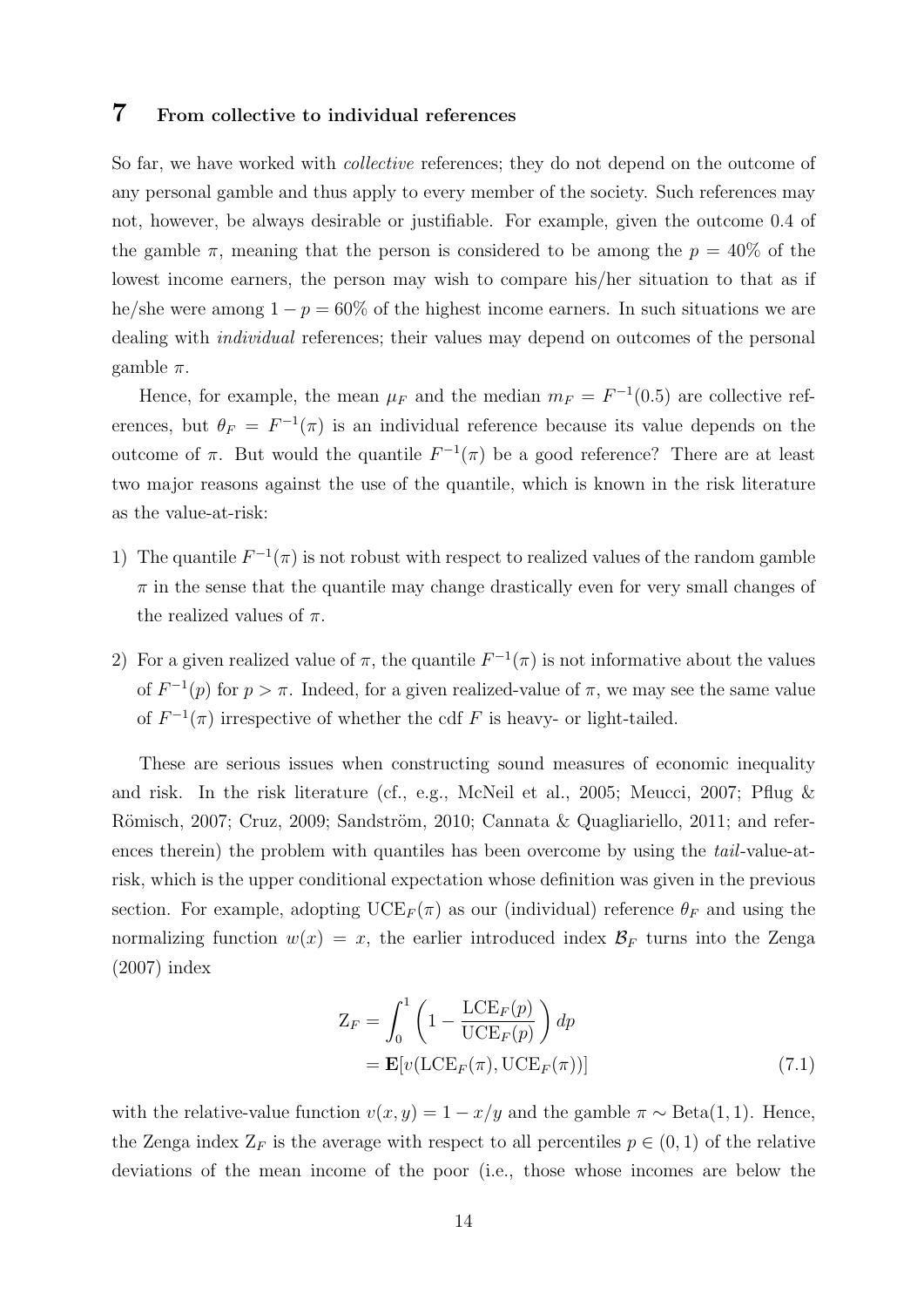poverty line  $F^{-1}(p)$  from the corresponding mean income of the rich, that is, of those whose incomes are above the poverty line  $F^{-1}(p)$ . We refer to Greselin et al. (2013) for a more detailed discussion of the relative nature of the Gini and Zenga indices, and their comparison.

#### 8 Relative measure of risk

Many risk measures that have appeared in the literature are designed to measure absolute heaviness of the right-hand tail of the underlying loss-distribution. Suppose now that we wish to measure the severity of large (e.g., insurance) losses relative to small ones. Notice that this problem is very similar to that tackled by Zenga (2007) in the context of economic inequality. Hence, following the same path but now using the relative-value function  $v(x, y) = y/x - 1$  and generic gamble  $\pi$ , we arrive at the relative measure of risk

$$
R_F = \mathbf{E}[v(\text{LCE}_F(\pi), \text{UCE}_F(\pi))]. \tag{8.1}
$$

Of course, given the above relative-value function, we can rewrite this risk measure in the spirit of expected utility

$$
R_F = \mathbf{E}[R_F(\pi)],\tag{8.2}
$$

where the role of utility function is played by the risk function

$$
\mathrm{R}_F(p) = \frac{\mathrm{UCE}_F(p)}{\mathrm{LCE}_F(p)} - 1.
$$

In what follows we shall explore properties of this risk measure. We shall use the notation  $R_X$  instead of  $R_F$  when a need arises to emphasize the dependence of the risk measure on the random variable X itself.

PROPERTY 8.1. We have the following statements:

- (i) If the risk X is constant, that is,  $X = d$  for some constant  $d > 0$ , then  $R_X = 0$ .
- (ii) Multiplying the risk X by any constant  $d > 0$  does not change the relative measure of risk, that is,  $R_{dX} = R_X$ .
- (iii) Adding any constant  $d > 0$  to the risk X decreases the relative measure of risk, that is,  $R_{X+d} \leq R_X$ .

The proof of Property 8.1 is technical and we have thus relegated it to Appendix A. We shall next comment on the meaning of Property 8.1. First, given that we are dealing with a *relative* measure of risk, points (i) and (ii) are self-explanatory. As to point (iii), it says that lifting up the risk by any positive constant decreases its riskiness. This is natural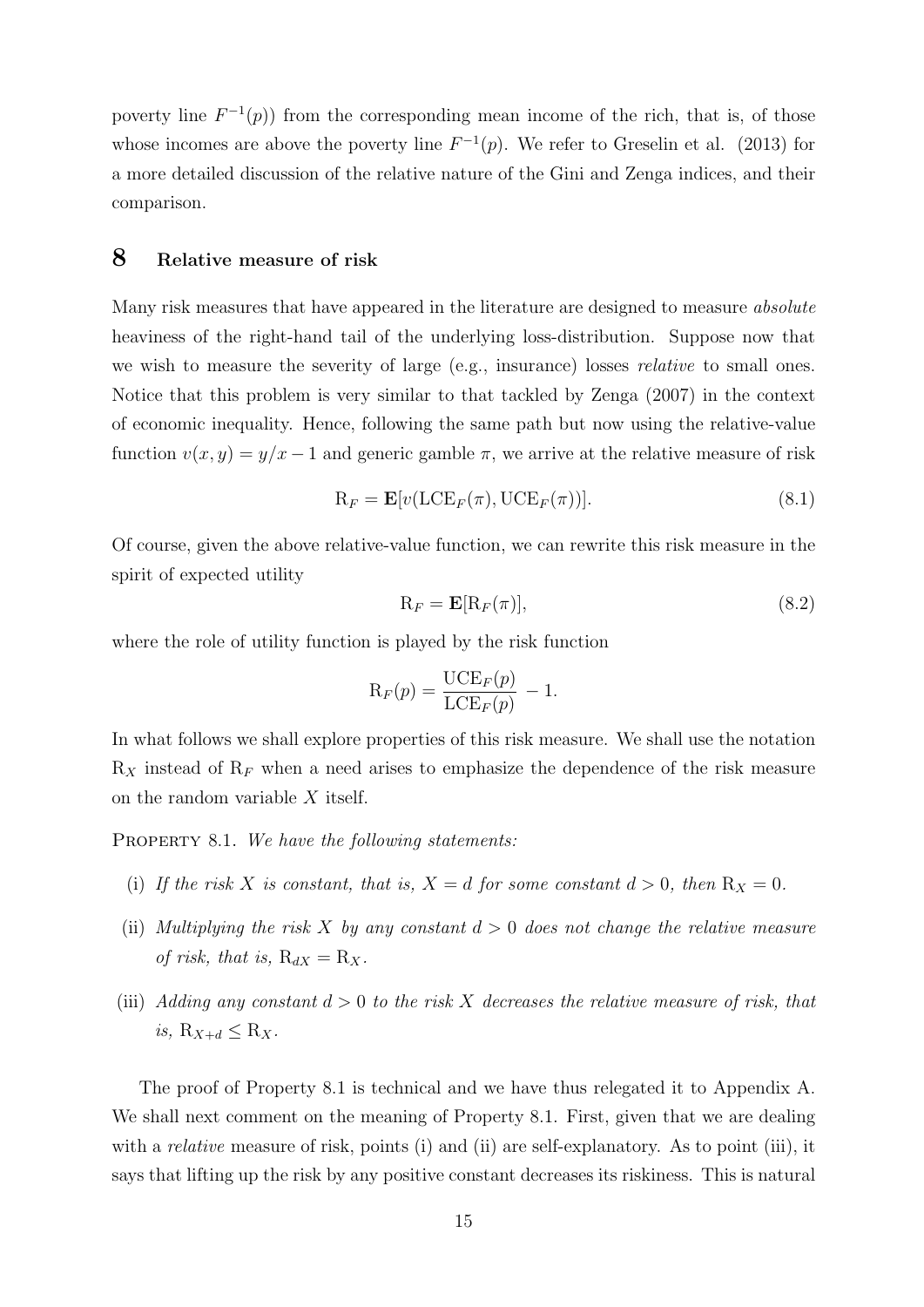because lifting up diminishes the relative variability of the risk. This, in turn, suggests that the ordering of relative risk measures should be done, for example, in terms of the Lorenz ordering, which is the most used tool for comparing the variability of economic-size distributions. This leads us to the following property:

PROPERTY 8.2. If risks X and Y follow the Lorenz ordering  $X \leq_L Y$ , then  $R_X \leq R_Y$ .

Proof. To verify Property 8.2, we first recall (Arnold, 1987; see also Aaberge, 2000) that the Lorenz ordering  $X \leq_{\text{L}} Y$  means the bound  $L_X(p) \geq L_Y(p)$  for all  $p \in [0,1]$ . Since

$$
R_X(p) = \frac{1 - L_X(p)}{L_X(p)} \frac{p}{1 - p} - 1
$$
  
= 
$$
\frac{p}{(1 - p)L_X(p)} - \frac{p}{1 - p} - 1,
$$

the Lorenz ordering  $X \leq_{\text{L}} Y$  is therefore equivalent to the R-ordering  $X \leq_{\text{R}} Y$ , which means  $R_X(p) \le R_Y(p)$  for all  $p \in (0,1)$ . The latter bound and equation (8.2) conclude the verification of Property 8.2. Note also that with the notion of R-ordering, we can rephrase Property 8.2 as follows: if  $X \leq_R Y$ , then  $R_X \leq R_Y$ . For detailed treatments of various notions of stochastic orders, we refer to Shaked & Shantikumar (2007), and Li & Li (2013).  $\Box$ 

We next discuss another closely related ordering property, called the Pigou-Dalton principle of transfers. In the context of economic inequality, the principle says that progressive (i.e., from rich to poor) rank-order and mean-preserving transfers should decrease the value of inequality measures. Hence, in the complementary risk-framework, the transfers are risk-decreasing transformations. Formally (cf., Vergnaud, 1997), X is less riskunequal than Y in the Pigou-Dalton sense, denoted by  $X \leq_{\text{PD}} Y$ , if and only if  $\mu_X = \mu_Y$ and  $X \leq_{\text{L}} Y$ . (Hence,  $X \leq_{\text{PD}} Y$  is sometimes denoted by  $X \leq_{\text{L},=} Y$ .) The following property is now obvious.

Property 8.3. If a Pigou-Dalton risk-increasing transfer turns risk X into Y so that  $X \leq_{\text{PD}} Y$ , then  $R_X \leq R_Y$ .

To have an idea of how the Pigou-Dalton transfers act, we recall (e.g., Shaked & Shantikumar, 2007; Li & Li, 2013) that given X and Y with densities  $f_X$  and  $f_Y$  respectively, and assuming that their means are equal, if the sign of the difference  $f_X - f_Y$  changes twice according to the pattern  $(+, -, +)$ , then  $X \leq_{\mathbb{L}} Y$ . Examples of parametric distributions with such pdf's can be found in, e.g., Kleiber & Kotz (2003).

In what follows, we shall discuss an example based on Zenga's (2010) distribution that has demonstrated remarkably good performance in terms of goodness-of-fit on a number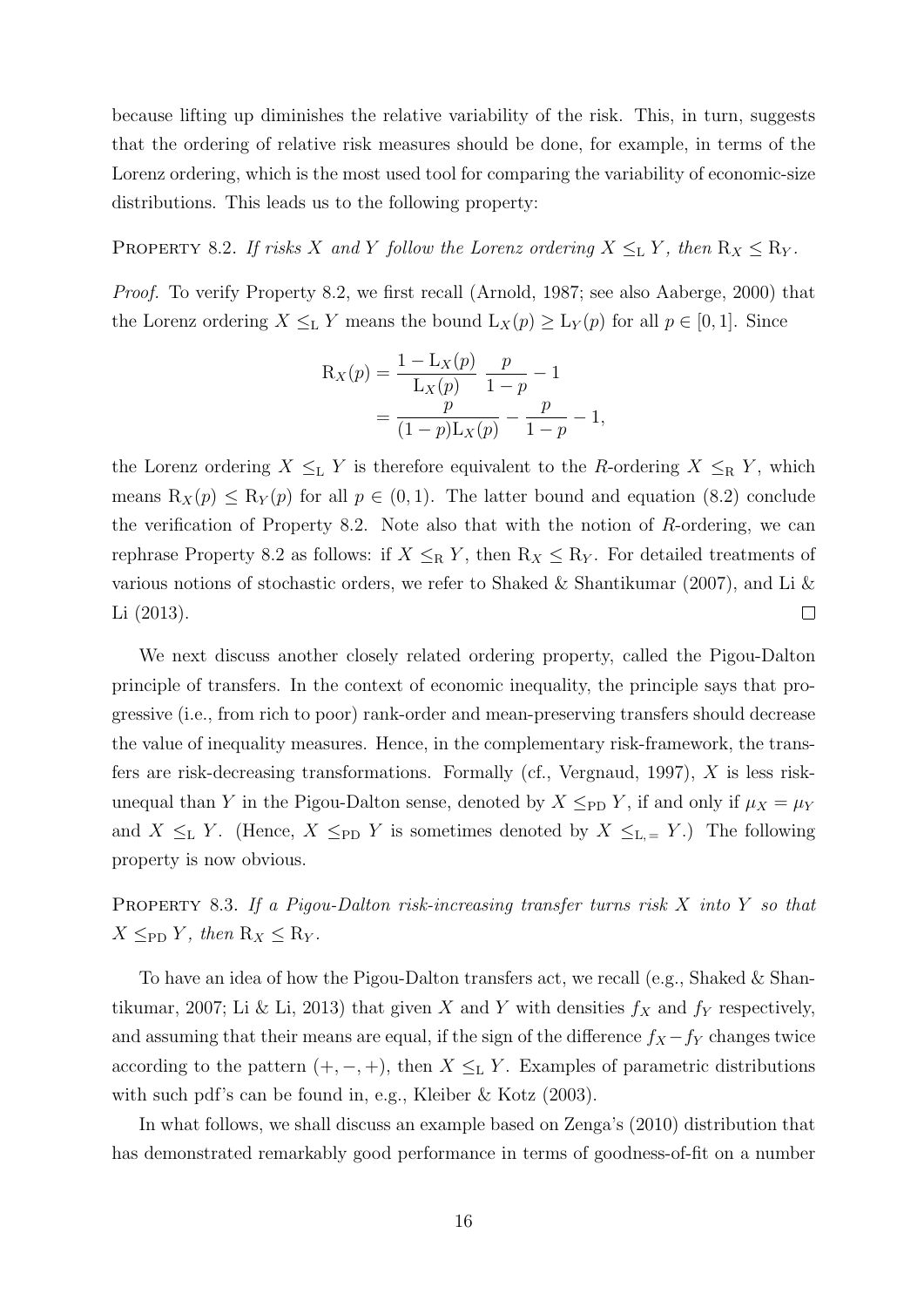of real income data sets. Namely, it is a very flexible three-parameter distribution with Pareto-type right-hand tail and whose density is

$$
f_{\text{Zenga}}(x \mid \mu, \alpha, \theta) = \begin{cases} \frac{1}{2\mu \text{ Beta}(\alpha, \theta)} \left(\frac{x}{\mu}\right)^{-1.5} \int_0^{x/\mu} t^{\alpha+0.5-1} (1-t)^{\theta-2} dt, & x < \mu, \\ \\ \frac{1}{2\mu \text{ Beta}(\alpha, \theta)} \left(\frac{\mu}{x}\right)^{1.5} \int_0^{\mu/x} t^{\alpha+0.5-1} (1-t)^{\theta-2} dt, & x \ge \mu, \end{cases}
$$

where  $\mu$  is the scale parameter, which also happens to be the mean of the model, and  $\theta$ and  $\alpha$  are two shape parameters that affect, respectively, the center and the tails of the distribution. In Figure 8.1 we have illustrated the Zenga density. For further details on



Figure 8.1:  $\text{Zenga}(2, 2, \theta)$  density for various values of  $\theta$ .

this distribution and its uses, we refer to Zenga (2010), Zenga et al. (2011, 2012), and Arcagni & Zenga (2013). To see the effects of the Pigou-Dalton transfers in the case of the Zenga distribution, the following theorem is particularly useful.

THEOREM 8.4 (Arcagni & Porro, 2013). Assume  $X \sim \text{Zenga}(\mu_X, \alpha_X, \theta_X)$  and  $Y \sim$ Zenga( $\mu_Y, \alpha_Y, \theta_Y$ ), where all the parameters are positive. When  $\alpha_X \ge \alpha_Y$  and  $\theta_X \le \theta_Y$ , then  $X \leq_{\text{PD}} Y$ .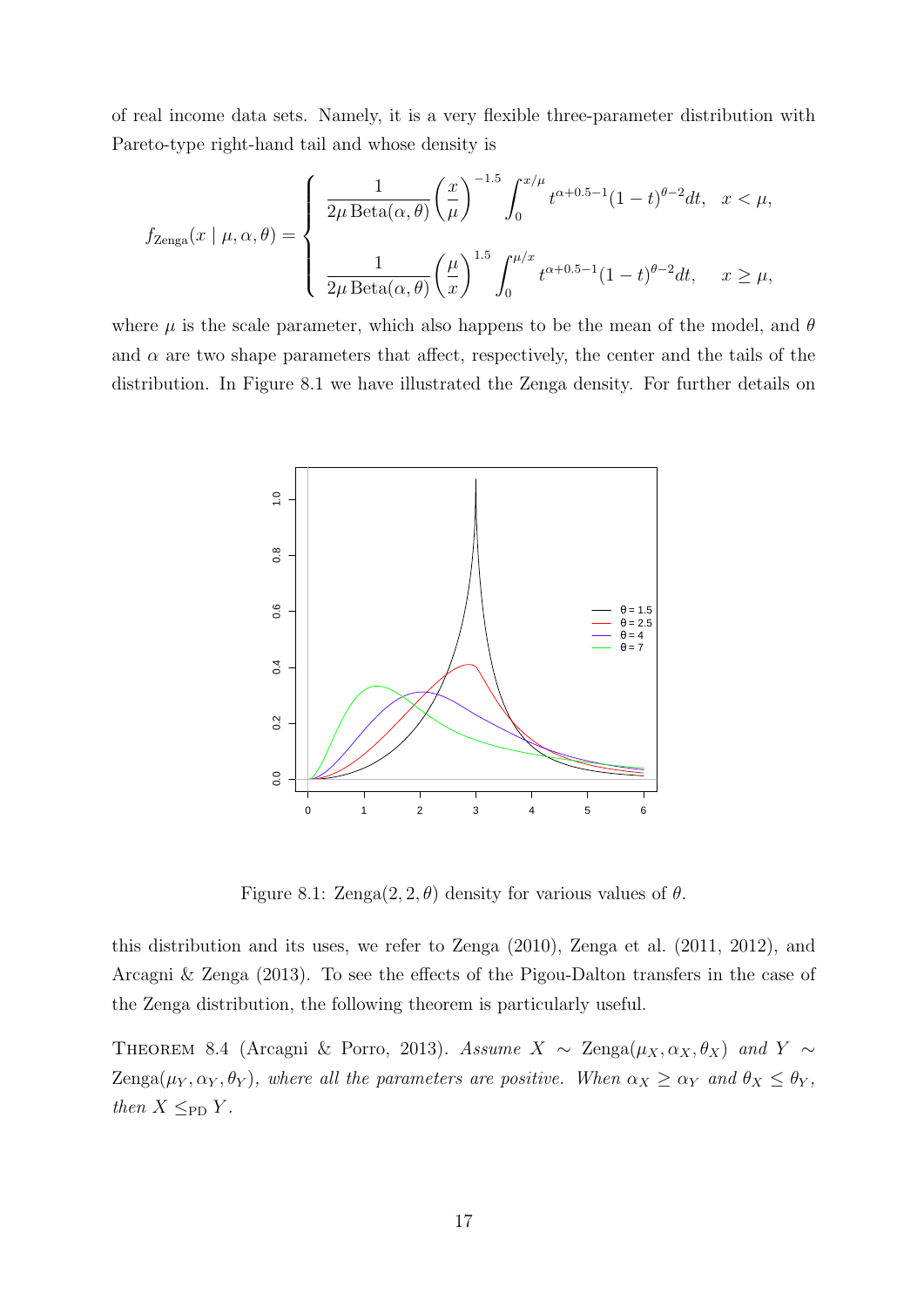#### 9 A general index of inequality and risk

Remarkably, the right-hand sides of equations (7.1) and (8.1), which are identical barring their different relative-value functions  $v(x, y)$ , can – with a little tweak – turn into a very general measure of inequality:  $\mathbf{E}[v(\text{LCE}_F(\pi), \text{UCE}_F(\pi^*))]$ , where  $\pi$  and  $\pi^*$  are two gambles, which could be dependent or independent, degenerate or not. Obviously, when  $\pi = \pi^*$ , then we get either the Zenga index of economic inequality or the relative measure of risk, depending on the relative-value function. Furthermore, if  $\pi^* = 0$ , then we have  $\text{UCE}_F(\pi) = \mu_F$  and thus  $\mathbf{E}[v(\text{LCE}_F(\pi), \mu_F)],$  which is the Bonferroni index  $B_F$ . By appropriately choosing relative-value functions and personal gambles, we can reproduce a number of other measures of economic inequality and risk, but the Chakravarty and Atkinson indices require some little extension:

$$
\mathcal{E}_F = w\Big(\mathbf{E}\big[v\big(\mathrm{LCE}_{F,u}(\pi), \mathrm{UCE}_{F,u^*}(\pi^*)\big)\big]\Big),\tag{9.1}
$$

where  $u$  and  $u^*$  are two utility functions, and

$$
\text{UCE}_{F,u^*}(p) = \frac{1}{1-p} \int_p^1 u^*(F^{-1}(t))dt.
$$

(Note that  $\mathrm{UCE}_{F,u^*}(0) = \mathbf{E}[u^*(X)].$ ) All the examples that we have mentioned in this paper, and also many other ones that appear in the literature, are special cases of the just introduced index  $\mathcal{E}_F$  (e.g., Table 9.1).

We conclude this section with the note that in the examples throughout this paper, the gambles  $\pi$  and  $\pi^*$  have been such that either they are identical (i.e.,  $\pi = \pi^*$ ) or one of them is degenerate (e.g.,  $\pi = 1$  or  $\pi^* = 0$ ). There is no reason why this should always be the case: the two gambles can be dependent but not necessarily identical or degenerate. This suggests that, in general, modeling probability distributions of the pair  $(\pi, \pi^*)$  can be conveniently achieved by, for example, specifying 1) marginal distributions of the gambles  $\pi$  and  $\pi^*$ , and also 2) a dependence structure between the two gambles using an appropriately chosen copula. For methodological and applications-driven developments related to copulas, we refer to Nelsen (2006), Jaworski et al. (2010), Jaworski et al. (2013), and references therein.

#### Acknowledgments

We started working on this paper on a beautiful sunny day in December 2014, in the courtyard of Sant'Anna School of Advanced Studies in Pisa, Italy. The second author is grateful to the University of Milano-Bicocca for making his most inspiring scientific visit in Milan and Pisa possible.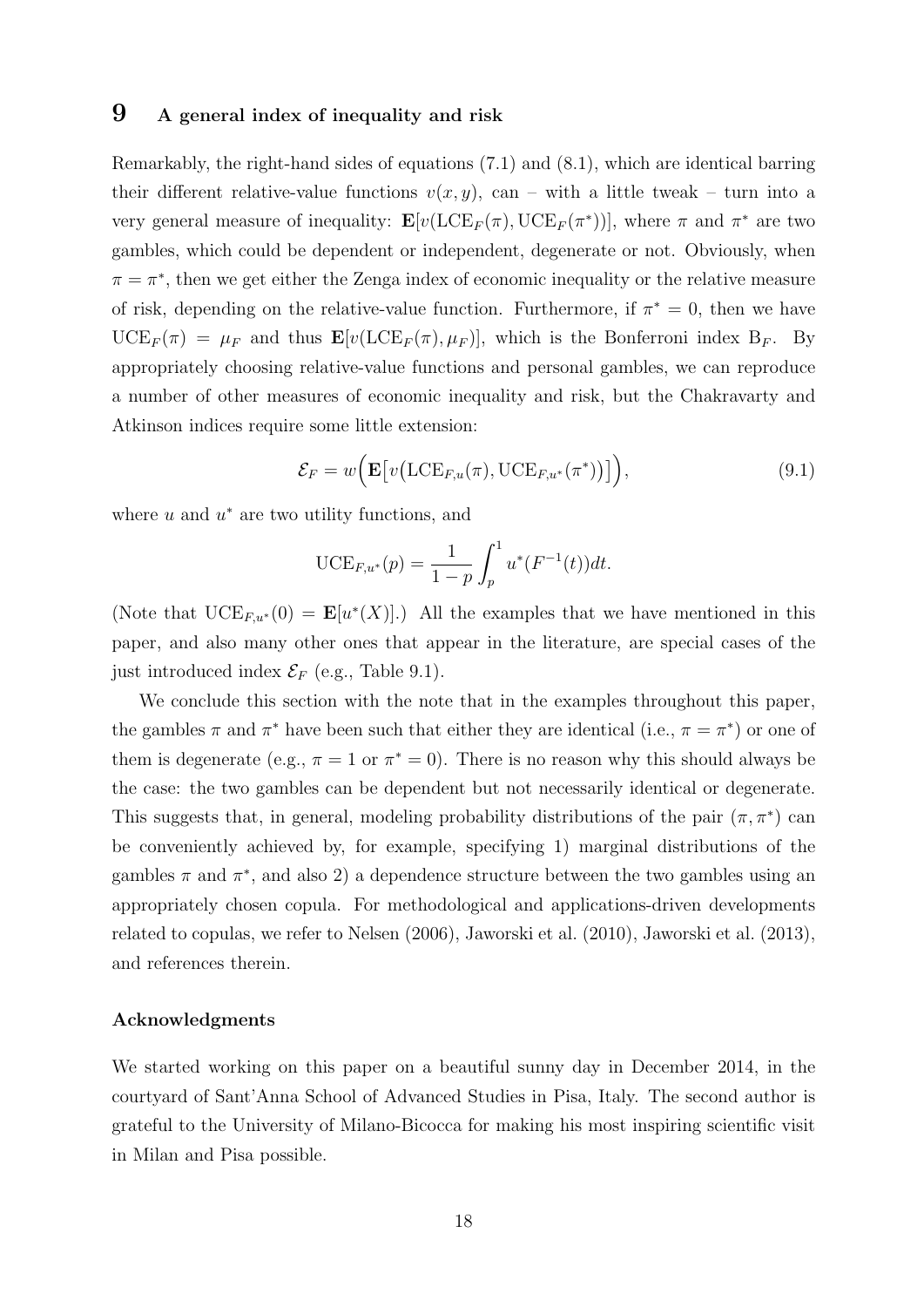|                                                          | $\pi$                 | $\pi^*$          | w(x)                                     | v(x,y)             | u(x)             | $u^*(x)$         |
|----------------------------------------------------------|-----------------------|------------------|------------------------------------------|--------------------|------------------|------------------|
| Atkinson $A_{F,\alpha}$                                  |                       | $\overline{0}$   | $1-(1-x)^{1/\gamma}$                     | $1-x/y$            | $x^{\gamma}$     | $\mathcal{X}$    |
| Bonferroni $B_F$                                         | Beta(1, 1)            | $\theta$         | $\boldsymbol{x}$                         | $1-x/y$            | $\boldsymbol{x}$ | $\mathcal{X}$    |
| Chakravarty $C_{F,\alpha}$                               | $Beta(\alpha + 1, 1)$ | $\theta$         | $2(\alpha + 1)^{-1/\alpha} x^{1/\alpha}$ | $(1-x/y)^{\alpha}$ | $\boldsymbol{x}$ | $\boldsymbol{x}$ |
| Inequality index $C_{F,\alpha}$                          | $Beta(\alpha + 1, 1)$ | $\overline{0}$   | $x^{1/\alpha}$                           | $(1-x/y)^{\alpha}$ | $\boldsymbol{x}$ | $\boldsymbol{x}$ |
| Donaldson-Weymark-Kakwani DWK $_{F,\alpha}$              | $Beta(2, \alpha - 1)$ | $\overline{0}$   | $\boldsymbol{x}$                         | $1-x/y$            | $\boldsymbol{x}$ | $\boldsymbol{x}$ |
| Inequality index $DWK_{F,h}$                             | $\pi_h$               | $\overline{0}$   | $\mathcal{X}$                            | $1-x/y$            | $\boldsymbol{x}$ | $\boldsymbol{x}$ |
| Gini $G_F$                                               | Beta(2, 1)            | $\theta$         | $\boldsymbol{x}$                         | $1-x/y$            | $\boldsymbol{x}$ | $\boldsymbol{x}$ |
| Palma $P_F^{40,90}$                                      | 0.4                   | 0.9              | $\boldsymbol{x}$                         | y/x                | $\boldsymbol{x}$ | $\mathcal{X}$    |
| Risk measure $R_F$                                       | Any                   | $\pi^* = \pi$    | $\mathcal{X}$                            | $y/x-1$            | $\boldsymbol{x}$ | $\boldsymbol{x}$ |
| Wang $W_{F,q}$                                           |                       | $\pi_a$          | $\mu_F(x(1-g'(1))+1)$                    | $y/x-1$            | $\boldsymbol{x}$ | $\boldsymbol{x}$ |
| Proportional hazards transform $\mathrm{PHT}_{F,\alpha}$ |                       | $Beta(1,\alpha)$ | $\mu_F(x(1-\alpha)+1)$                   | $y/x-1$            | $\boldsymbol{x}$ | $\boldsymbol{x}$ |
| Zenga $Z_F$                                              | Beta(1, 1)            | $\pi^* = \pi$    | $\mathcal{X}$                            | $1-x/y$            | $\boldsymbol{x}$ | $\boldsymbol{x}$ |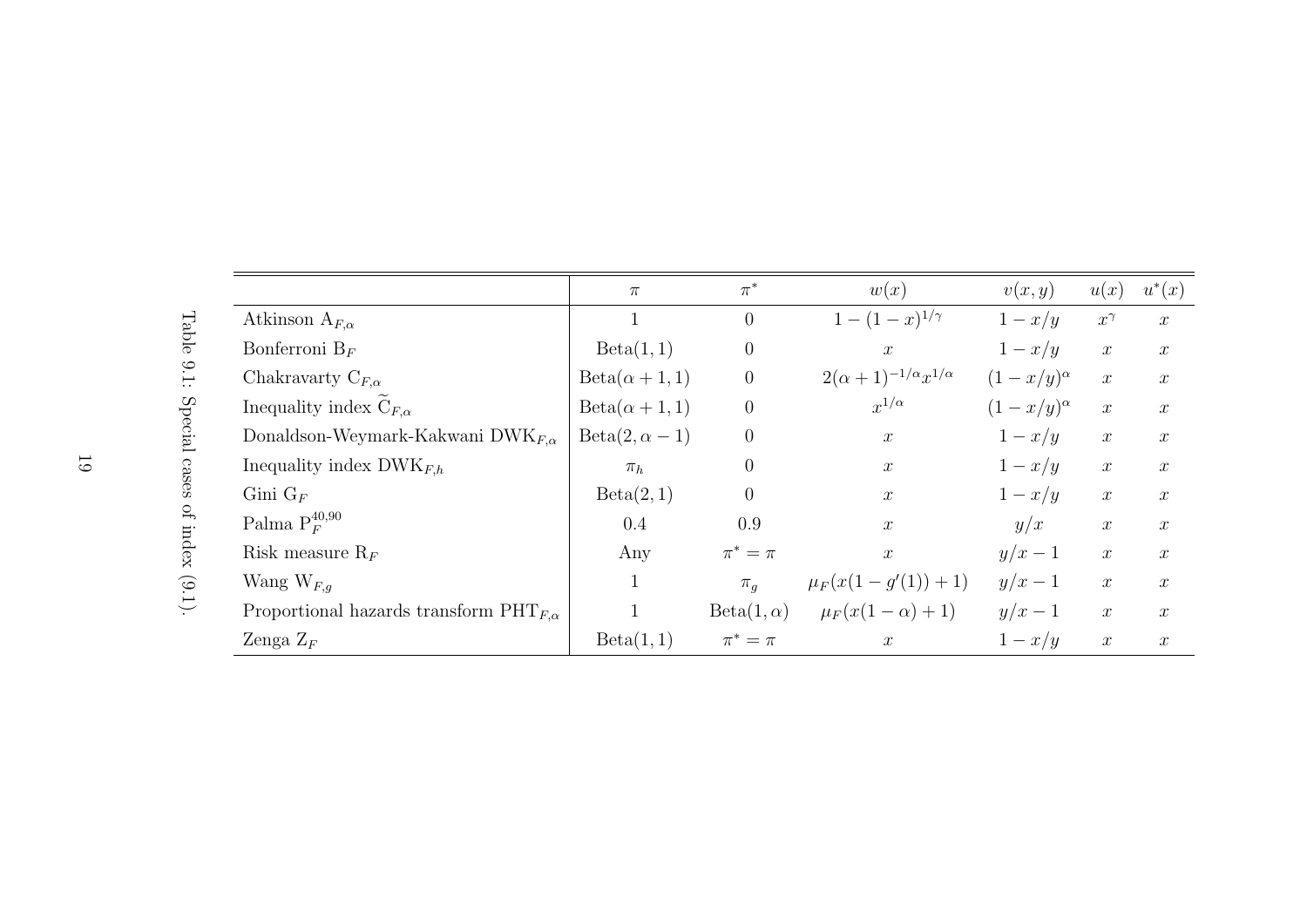#### **REFERENCES**

- AABERGE, R. (2000) Characterizations of Lorenz curves and income distributions. Social Choice and Welfare, 17, 639–653.
- Alexander, C., Cordeiro, G. M., Ortega, E. M. M. & Sarabia, J. M. (2012) Generalized beta-generated distributions. Computational Statistics and Data Analysis, 56, 1880–1897.
- AMIEL, Y. & COWELL, F. A. (1999) Thinking About Inequality. Cambridge: Cambridge University Press.
- Arcagni, A. & Porro, F. (2013) On the parameters of Zenga distribution. Statistical Methods and Applications, 22, 285–303.
- Arcagni, A. & Zenga, M. (2013) Application of Zenga's distribution to a panel survey on household incomes of European Member States. Statistica & Applicazioni, 11, 79– 102.
- Artzner, P., Delbaen F., Eber, J. M. & Heath, D. (1999) Coherent measures of risk. Mathematical Finance, 9, 203–228.
- ARNOLD, B. C. (1987) Majorization and the Lorenz Order: A Brief Introduction. New York: Springer.
- Atkinson, A. B. (1970) On the measurement of inequality. Journal of Economic Theory, 2, 244–263.
- Atkinson, A. B. & Bourguignon, F. (eds) (2000) Handbook of Income Distribution, vol. 1. Amsterdam: Elsevier.
- ATKINSON, A. B. & BOURGUIGNON, F. (eds) (2015) Handbook of Income Distribution, vol. 2. Amsterdam: Elsevier.
- ATKINSON, A. B. & PIKETTY, T. (eds) (2007) Top Incomes Over the Twentieth Century: A Contrast Between Continental European and English-speaking Countries. Oxford: Oxford University Press.
- BANERJEE, A. V. & DUFLO, E. (2011) Poor Economics: A Radical Rethinking of the Way to Fight Global Poverty. New York: Public Affairs.
- BENNETT, C. J. & ZITIKIS, R. (2015) Ignorance, lotteries, and measures of economic inequality. Journal of Economic Inequality, 13, 309–316.
- BENEDETTI, C. (1986) Sulla interpretazione benesseriale di noti indici di concentrazione e di altri. Metron, 44, 421–429.
- BENTON, T. C. & HAND, D. J. (2002) Segmentation into predictable classes. IMA Journal of Management Mathematics, 13, 245–259.

BONFERRONI, C. E. (1930) Elementi di Statistica Generale. Firenze: Libreria Seeber.

Cannata F. & Quagliariello M. (2011) Basel III and Beyond. London: Risk Books.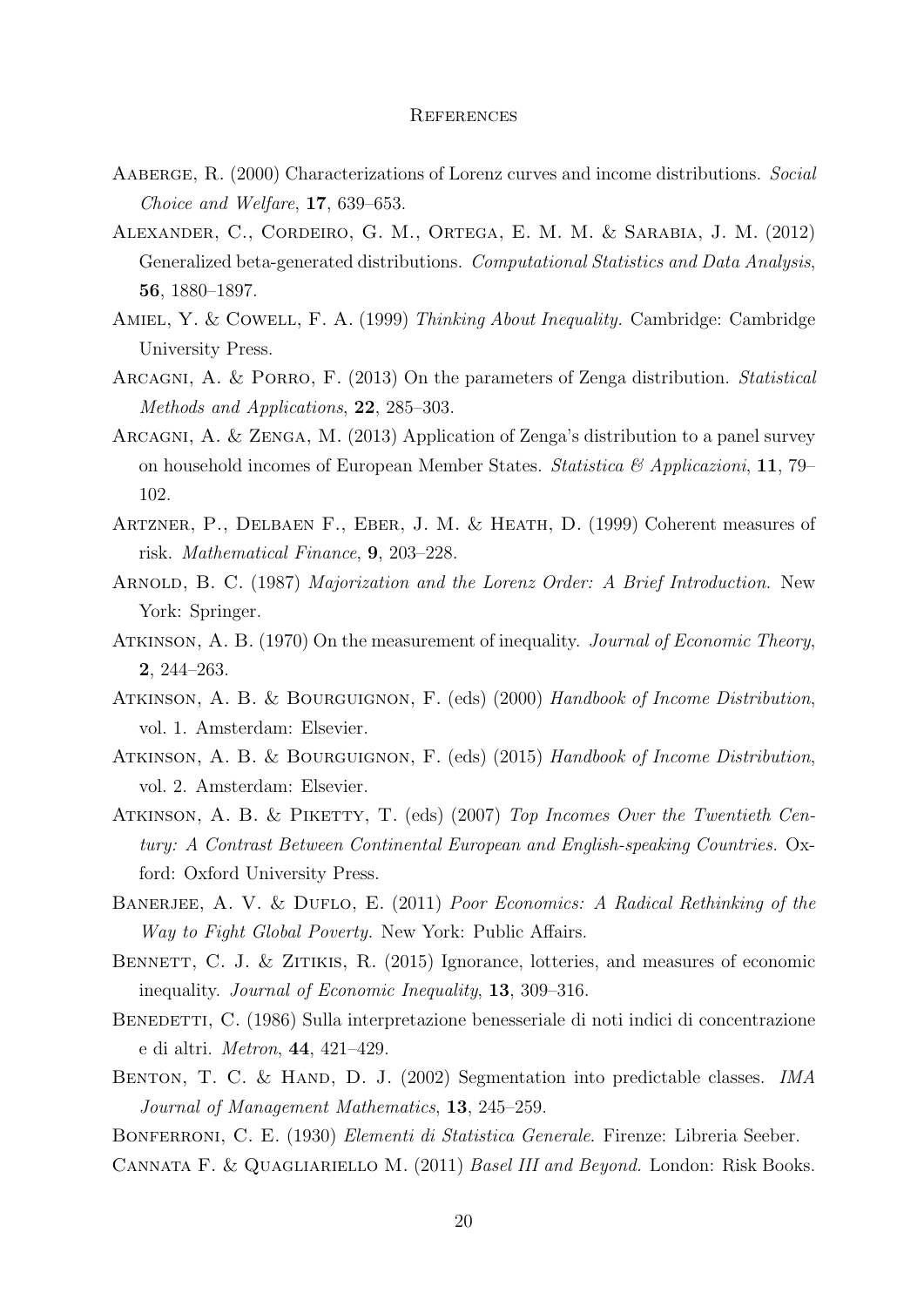- CERIANI, L. & VERME,  $P. (2012)$  The origins of the Gini index: extracts from Variabilità e Mutabilità (1912) by Corrado Gini. Journal of Economic Inequality, 10, 421–443.
- Chakravarty, S. R. (1988) Extended Gini indices of inequality. International Economic Review, 29, 147–156.
- Chakravarty, S. R. (2007) A deprivation-based axiomatic characterization of the absolute Bonferroni index of inequality. Journal of Economic Inequality, 5, 339-351.
- Chakravarty, S. R. & Muliere, P. (2004) Welfare indicators: a review and new perspectives. 2. Measurement of poverty. Metron, 62, 247–281.
- Champernowne, D. G. & Cowell, F. A. (1998) Economic Inequality and Income Distribution. Cambridge: Cambridge University Press.
- Cobham, A. & Sumner, A. (2013a) Putting the Gini back in the bottle? 'The Palma' as a policy-relevant measure of inequality. Working Paper 2013-5. London: King's College.
- Cobham, A. & Sumner, A. (2013b) Is it all about the tails? The Palma measure of income inequality. Working Paper 343. Washington DC: Center for Global Development.
- Cobham, A. & Sumner, A. (2014) In inequality all about the tails?: The Palma measure of income inequality. *Significance*, **11**, 10–13.
- Cowell, F. A. (2011) Measuring Inequality, 3rd edn. Oxford: Oxford University Press.
- Cruz, M. (2009) The Solvency II Handbook. London: Risk Books.
- DENNEBERG, D. (1990) Premium calculation: why standard deviation should be replaced by absolute deviation. ASTIN Bulletin, 20, 181–190.
- DE VERGOTTINI, M. (1940) Sul significato di alcuni indici di concentrazione. Giornale degli Economisti e Annali di Economia, 11, 317–347.
- DONALDSON, D. & WEYMARK, J. A. (1980) A single-parameter generalization of the Gini indices of inequality. *Journal of Economic Theory*, **22**, 67–86.
- DONALDSON, D. & WEYMARK, J. A. (1983) Ethically flexible Gini indices for income distributions in the continuum. Journal of Economic Theory, 29, 353–358.
- Druckman, A. & Jackson, T. (2008) Measuring resource inequalities: The concepts and methodology for an area-based Gini coefficient. Ecological Economics, 65, 242– 252.
- DUCLOS, J. Y. (2000) Gini indices and the redistribution of income. *International Tax* and Public Finance, 7, 141–162.
- FORT, R. & QUIRK, J. (1995) Cross-subsidization, incentives, and outcomes in professional team sports leagues. Journal of Economic Literature, 33, 1265–1299.
- Furman, E. & Zitikis, R. (2008) Weighted premium calculation principles. Insurance: Mathematics and Economics, 42, 459–465.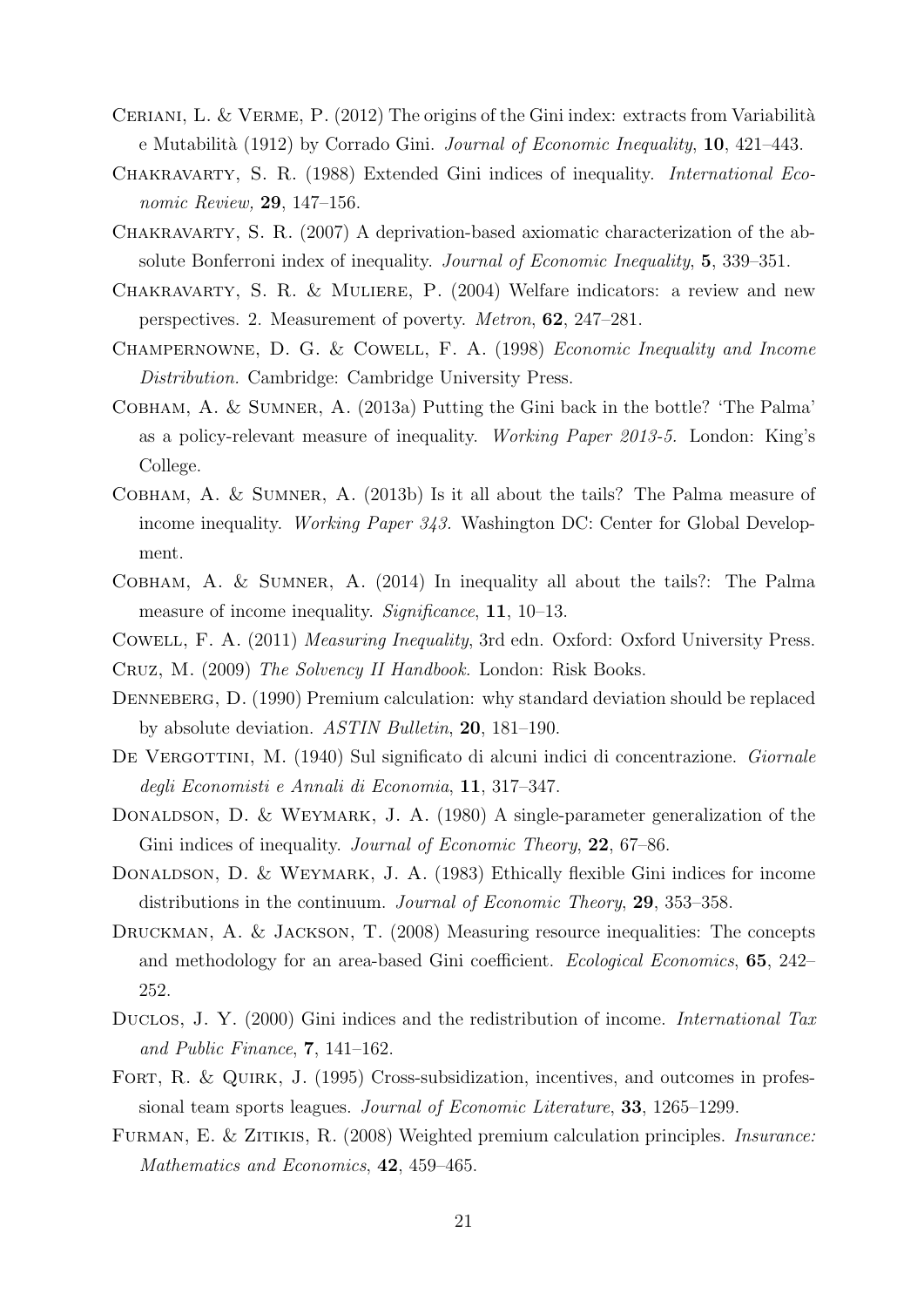- FURMAN, E. & ZITIKIS, R. (2009) Weighted pricing functionals with applications to insurance: an overview. North American Actuarial Journal, 13, 483–496.
- GASTWIRTH, J. L. (1971) A general definition of the Lorenz curve. *Econometrica*, 39, 1037–1039.
- Gastwirth, J. L. (2014) Median-based measures of inequality: reassessing the increase in income inequality in the U.S. and Sweden. Journal of the IAOS, 30, 311–320.
- GINI, C. (1912) *Variabilità e Mutabilità: Contributo allo Studio delle Distribuzioni e delle* Relazioni Statistiche. Bologna: Tipografia di Paolo Cuppini.
- GINI, C. (1914) On the measurement of concentration and variability of characters (English translation from Italian by Fulvio de Santis) Metron, 63, 3–38.
- GINI, C. (1921) Measurement of inequality of incomes. *Economic Journal*, **31**, 124–126
- GIORGI, G. M. (1990) Bibliographic portrait of the Gini concentration ratio. *Metron*, 48, 183–221.
- Giorgi, G. M. (1993) A fresh look at the topical interest of the Gini concentration ratio. Metron, 51, 83–98.
- Giorgi, G. M. (1998) Concentration index, Bonferroni. Encyclopedia of Statistical Sciences (S. Kotz, D. L. Banks  $\&\,C. B.$  Read eds), vol. 2. New York: Wiley, pp. 141–146.
- GIORGI, G. M. & CRESCENZI, M. (2001) A look at the Bonferroni inequality measure in a reliability framework. Statistica, 91, 571–583.
- GIORGI, G. M. & NADARAJAH, S. (2010) Bonferroni and Gini indices for various parametric families of distributions. Metron, 68, 23–46.
- GIOVAGNOLI, A. & WYNN, H. (2012)  $(U, V)$ -ordering and a duality theorem for risk aversion and Lorenz-type orderings. LSE Philosophy Papers. London: London School of Economics and Political Science.
- GRESELIN, F. (2014) More equal and poorer, or richer but more unequal? *Economic* Quality Control, 29, 99–117.
- Greselin, F., Pasquazzi, L. & Zitikis, R. (2013) Contrasting the Gini and Zenga indices of economic inequality. *Journal of Applied Statistics*, **40**, 282–297.
- GRESELIN, F., PURI, M. L. & ZITIKIS, R. (2009) L-functions, processes, and statistics in measuring economic inequality and actuarial risks. Statistics and Its Interface, 2, 227–245.
- HAND, D. J. (2001) Modelling consumer credit risk. *IMA Journal of Management Math*ematics, 12, 139–155.
- Harsanyi, J. C. (1953) Cardinal utility in welfare economics and in the theory of risktaking. Journal of Political Economy, 61, 434–435.
- IMEDIO-OLMEDO, L. J., BÁRCENA-MARTÍN, E. & PARRADO-GALLARDO, E. M. (2011) A class of Bonferroni inequality indices. Journal of Public Economic Theory,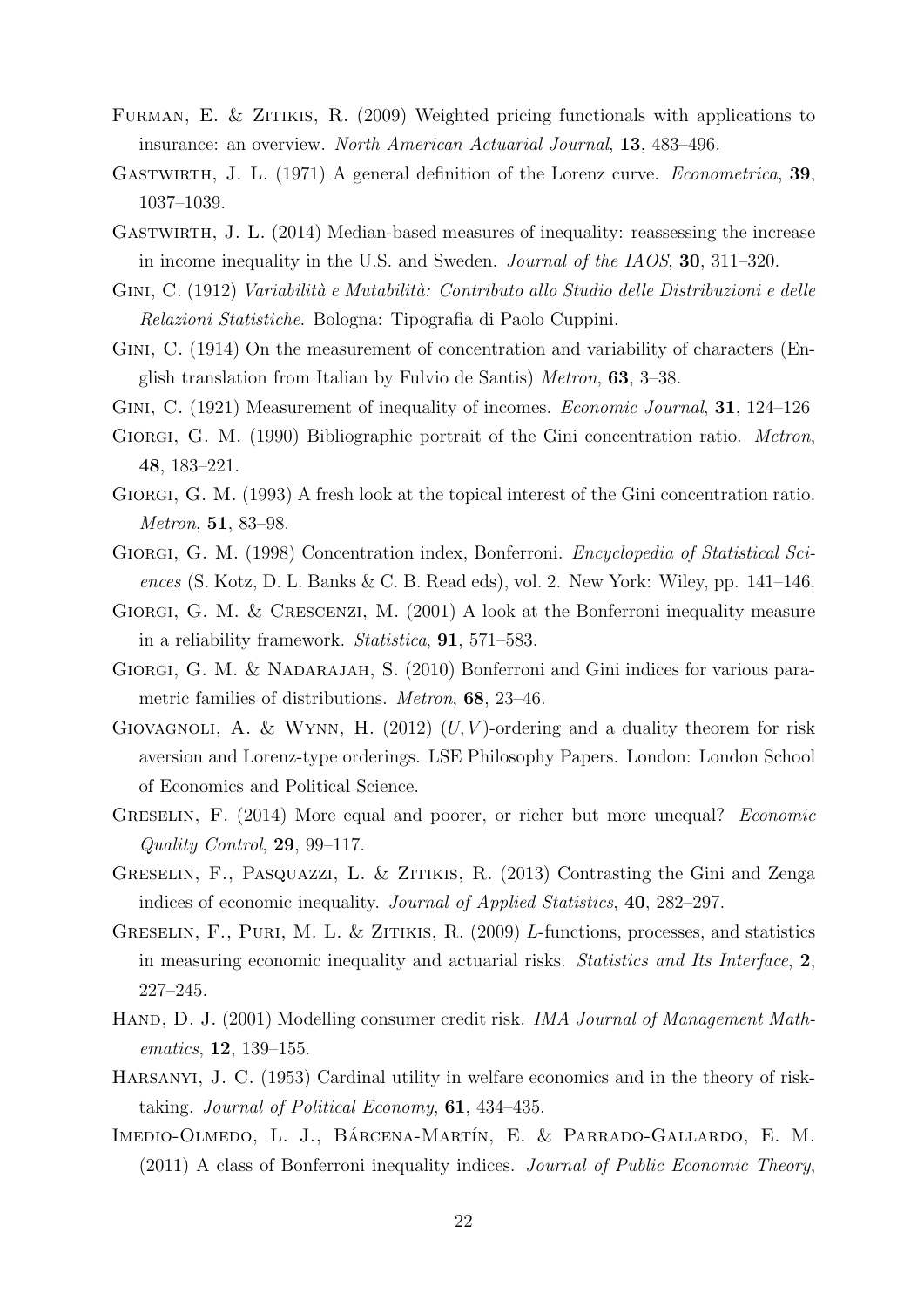13, 97–124.

- JAWORSKI, P., DURANTE, F. & HÄRDLE, W. K. (eds) (2013) Copulae in Mathematical and Quantitative Finance. Berlin: Springer.
- JAWORSKI, P., DURANTE, F., HÄRDLE, W. & RYCHLIK, T. (eds) (2010) Copula Theory and Its Applications. Berlin: Springer.
- JONES, B. L. & ZITIKIS, R. (2003) Empirical estimation of risk measures and related quantities. North American Actuarial Journal, 7, 44–54.
- Kakwani, N. C. (1980a) Income Inequality and Poverty: Methods of Estimation and Policy Applications. New York: Oxford University Press.
- Kakwani, N. (1980b) On a class of poverty measures. Econometrica, 48, 437–446.
- KAKWANI, N. C. & PODDER, N.  $(1973)$  On the estimation of Lorenz curves from grouped observations. International Economic Review, 14, 278–292.
- KENWORTHY, L. & PONTUSSON, J. (2005) Rising inequality and the politics of redistribution in affluent countries. Perspectives on Politics, 3, 449–471.
- KLEIBER, C. & KOTZ, S. (2003) Statistical Size Distributions in Economics and Actuarial Sciences. Hoboken: Wiley.
- KORPI, W. & PALME, J. (1998) The paradox of redistribution and strategies of equality: welfare state institutions, inequality, and poverty in the Western countries. American Sociological Review, 63, 661–687.
- Kovacevic, M. (2010) Measurement of inequality in human development a review. Human Development Research Paper 2010/35. New York: United Nations Development Programme, United Nations.
- KRZANOWSKI, W. J. & HAND, D. J. (2009) ROC Curves for Continuous Data. London: CRC Press.
- LAMBERT, P. J. (2001) The Distribution and Redistribution of Income, 3rd edn. Manchester: Manchester University Press.
- Li, H. & Li, X. (eds) (2013) Stochastic Orders in Reliability and Risk: In Honor of Professor Moshe Shaked. New York: Springer.
- LORENZ, M. O. (1905) Methods of measuring the concentration of wealth. Publications of the American Statistical Association, 9, 209–219.
- MACHINA, M. (1987) Choice under uncertainty: problems solved and unsolved. Economic Perspectives, 1, 121–154.
- MACHINA, M. (2008) Non-expected utility theory. The New Palgrave Dictionary of Economics (S. N. Durlauf & L. E. Blume eds), 2nd edn. New York: Palgrave Macmillan, pp. 74–84.
- Manasis, V., Avgerinou, V., Ntzoufras, I. & Reade, J. J. (2013) Quantification of competitive balance in European football: development of specially designed indices.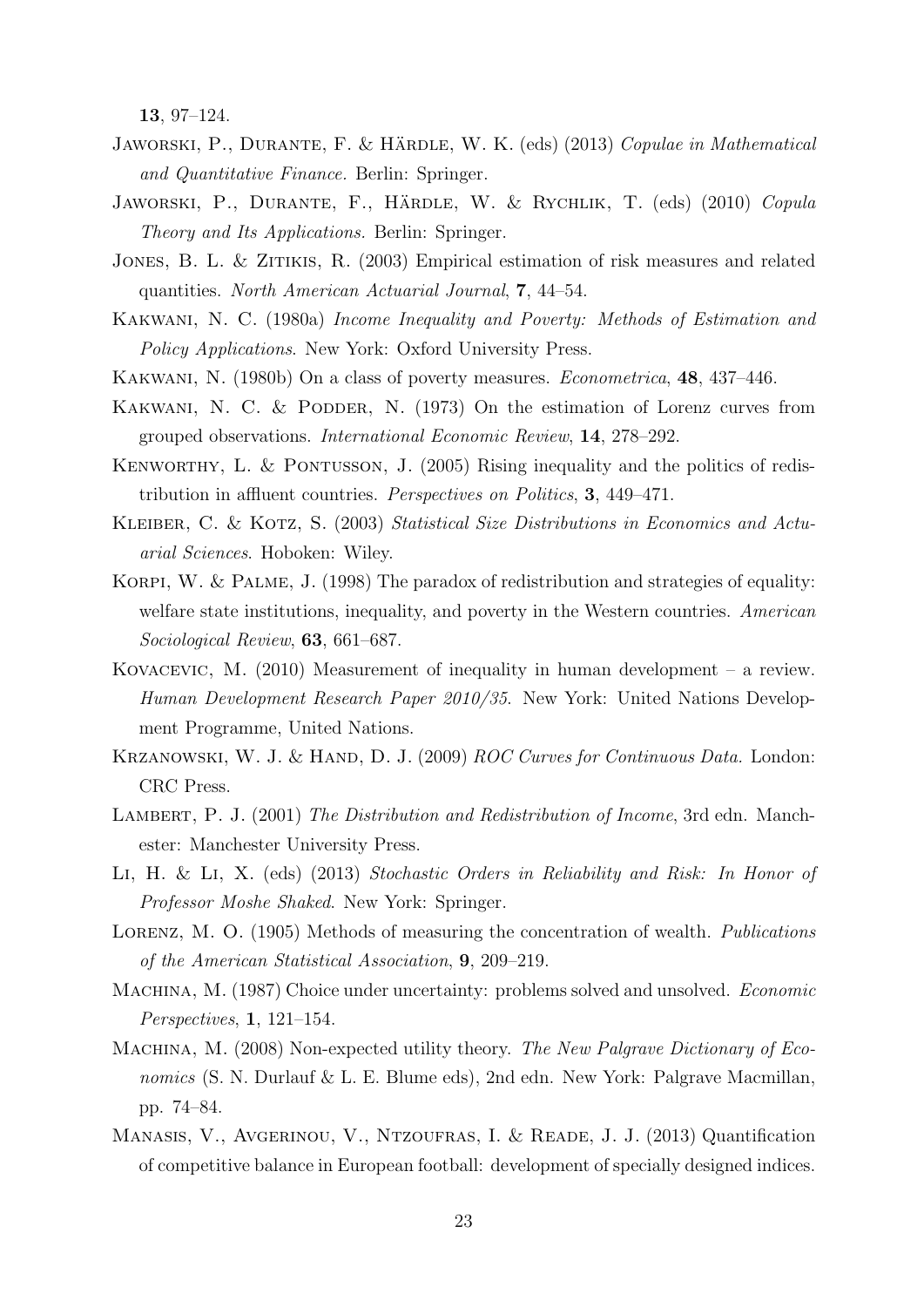IMA Journal of Management mathematics, 24, 363–375.

- Manasis, V. & Ntzoufras, I. (2014) Between-seasons competitive balance in European football: review of existing and development of specially designed indices. Journal of Quantitative Analysis in Sports, 10, 139–152.
- MCNEIL, A. J., FREY, R. & EMBRECHTS, P. (2005) Quantitative Risk Management. Princeton: Princeton University Press.
- Mimoto, N. & Zitikis, R. (2008) The Atkinson index, the Moran statistic, and testing exponentiality. Journal of the Japan Statistical Society, 38, 187–205.
- Meucci, A. (2007) Risk and Asset Allocation, 3rd printing. Berlin: Springer.
- Muliere, P. & Scarsini, M. (1989) A note on stochastic dominance and inequality measures. *Journal of Economic Theory*, **49**, 314–323.
- Nelsen, R. B. (2006) An Introduction to Copulas, 2nd edn. New York: Springer.
- NYGÅRD, F. & SANDSTRÖM, A. (1981) Measuring Income Inequality. Stockholm: Almqvist and Wiksell.
- OLADOSU, G. & ROSE, A.  $(2007)$  Income distribution impacts of climate change mitigation policy in the Susquehanna River Basin Economy. Energy Economics, 29, 520–544.
- OSTRY, J. D., BERG, A. & TSANGARIDES, C. G. (2014) Redistribution, Inequality, and Growth. IMF Staff Discussion Note SDN/14/02. Washington DC: Research Department, International Monetary Fund.
- Palma, J. G. (2006) Globalizing inequality: 'centrifugal' and 'centripetal' forces at work. DESA Working Paper No 35. New York: Department of Economics and Social Affairs, United Nations.
- PFÄHLER, W. (1990) Redistributive effect of income taxation: decomposing tax base and tax rates effects. Bulletin of Economic Research, 42, 121–129.
- PFLUG, G. CH. & RÖMISCH, W. (2007) Modeling, Measuring and Managing Risk. Singapore: World Scientific.
- PIETRA, G. (1915) On the relationship between variability indices (Note I). (English translation from Italian by P. Brutti & S. Gubbiotti) Metron,  $72$ , 5–16.
- PIKETTY, T. (2014) Capital in the Twenty-First Century. Cambridge: Harvard University Press.
- Puppe, C. (1991) Distorted Probabilities and Choice under Risk. Berlin: Springer.
- Rawls, J. (1971) A Theory of Justice. Cambridge: Harvard University Press.
- Roemer, J. E. (2013) Economic development as opportunity equalization. World Bank Economic Review, 28, 189–209.
- Quiggin, J. (1982) A theory of anticipated utility. Journal of Economic Behavior and Organization, 3, 323–343.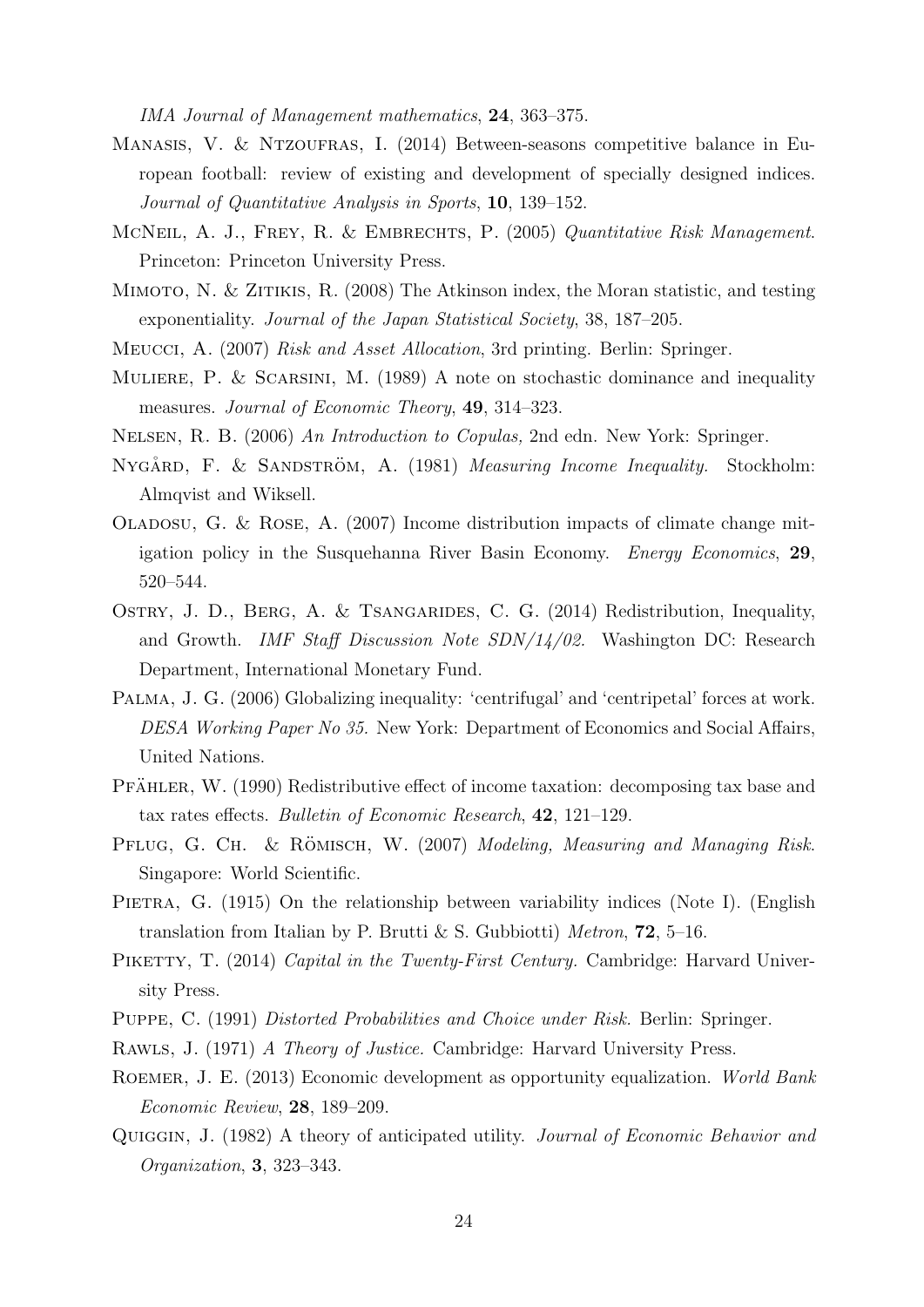- Quiggin, J. (1993) Generalized Expected Utility Theory: The Rank-Dependent Model. Kluwer: Dordrecht.
- SADOULET, E. & DE JANVRY, A. (1995) Quantitative Development Policy Analysis. Baltimore: John Hopkins University Press.
- SANDSTRÖM, A. (2010) Handbook of Solvency for Actuaries and Risk Managers: Theory and Practice. Boca Raton: Chapman and Hall.
- Sarabia, J. M. (2008) Parametric Lorenz curves: models and applications. Modeling Income Distributions and Lorenz Curves (D. Chotikapanich ed.). Berlin: Springer, pp. 167–190.
- SARABIA, J. M., PRIETO, F. & AND SARABIA, M. (2010) Revisiting a functional form for the Lorenz curve. Economics Letters, 107, 249–252.
- SCHMEIDLER, D. (1986) Integral representation without additivity. Proceedings of the American Mathematical Society, 97, 255–261.
- SCHMEIDLER, D. (1989) Subjective probability and expected utility without additivity. Econometrica, 57, 571–587.
- Sen, A. (1983) Poor, relatively speaking. Oxford Economic Papers, 35, 153–169.
- Sen, A. (1997) On Economic Inequality, expanded edition with a substantial annexe by J. E. Foster and A. Sen. Oxford: Clarendon Press.
- Sen, A. (1998) Choice, Welfare and Measurement, 2nd printing. Cambridge: Harvard University Press.
- SHAKED, M. & SHANTHIKUMAR, J. G. (2007) Stochastic Orders. New York: Springer.
- SHORROCKS, A. (1978) Income inequality and income mobility. *Journal of Economic* Theory, 19, 376–393.
- Silber, J. (ed.) (1999) Handbook on Income Inequality Measurement. Boston: Kluwer.
- SLEMROD, J. (1992) Taxation and inequality: a time-exposure perspective. Tax Policy and the Economy (J. M. Poterba ed.), vol. 6. Chicago: University of Chicago Press, pp. 105–127.
- SORDO, M. A. & SUÁREZ-LLORENS, A. (2011) Stochastic comparisons of distorted variability measures. Insurance: Mathematics and Economics, 49, 11–17.
- SORDO, M. A., NAVARRO, J. & SARABIA, J. M. (2014) Distorted Lorenz curves: models and comparisons. Social Choice and Welfare, 42, 761–780.
- TARSITANO, A. (1990) The Bonferroni index of income inequality. *Income and Wealth* Distribution, Inequality and Poverty (C. Dagum & M. Zenga eds). New York: Springer, pp. 228–242.
- TARSITANO, A. (2004) A new class of inequality measures based on a ratio of L-statistics. Metron, 62, 137–160.
- THOMPSON, W. A. JR. (1976) Fisherman's luck. Biometrics, 32, 265-271.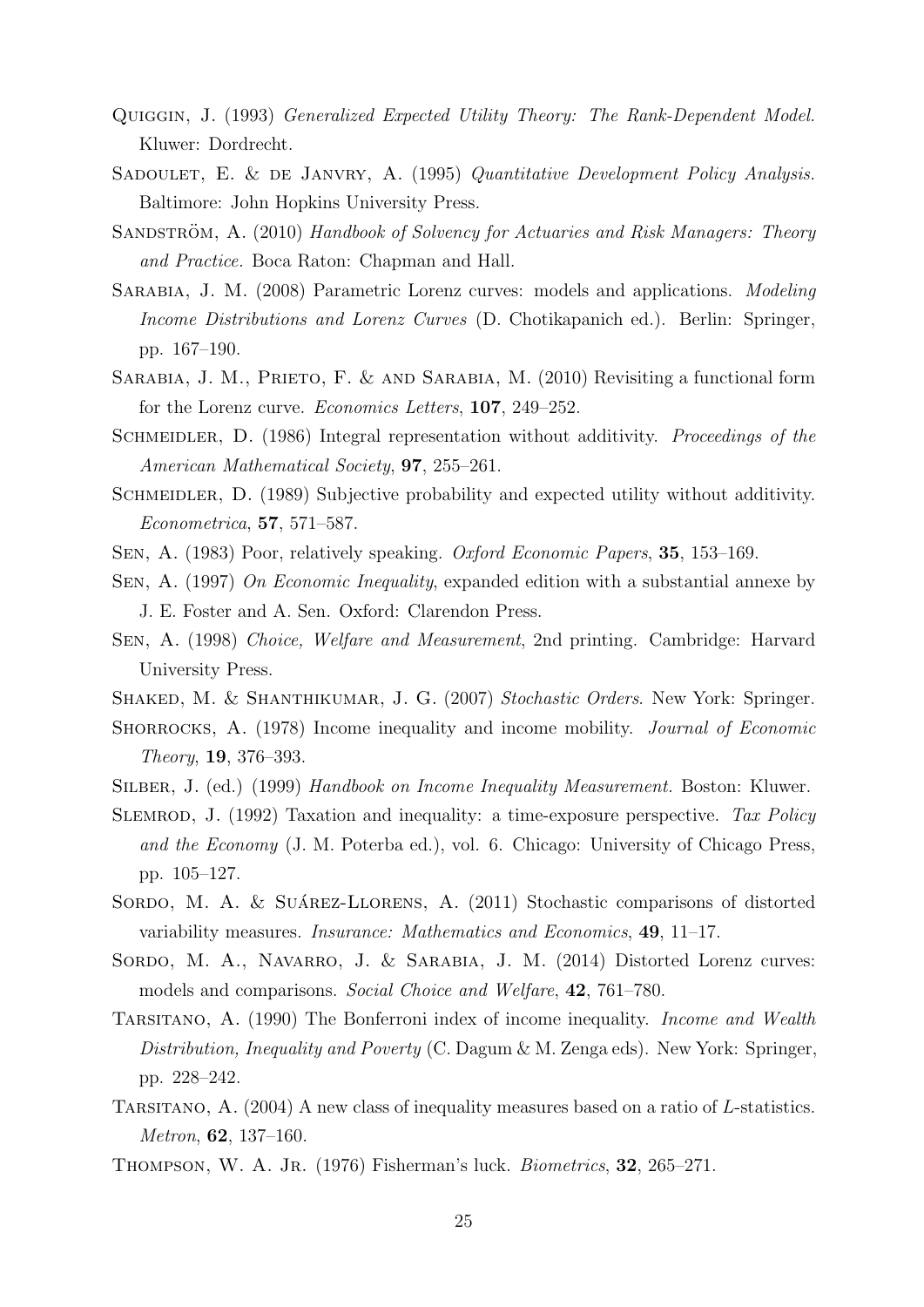- VAN DE VEN, J., CREEDY, J. & LAMBERT, P. J.  $(2001)$  Close equals and calculation of the vertical, horizontal and reranking effects of taxation. Oxford Bulletin of Economics and Statistics, 63, 381–394.
- VERGNAUD, J. C. (1997) Analysis of risk in a non expected utility framework and application to the optimality of the deductible. Revue Finance, 18, 155–167.
- Wang, S. (1995) Insurance pricing and increased limits ratemaking by proportional hazards transforms. Insurance: Mathematics and Economics, 17, 43–54.
- WANG, S. (1998) An actuarial index of the right-tail risk. North American Actuarial Journal, 2, 88–101.
- Wang, S. S. & Young, V. R. (1998) Ordering risks: expected utility theory versus Yaari's dual theory of risk. *Insurance: Mathematics and Economics*, 22, 145–161.
- Wang, S. S., Young, V. R. & Panjer, H. H. (1997) Axiomatic characterization of insurance prices. Insurance: Mathematics and Economics, 21, 173-183
- WEYMARK, J. A. (1981) Generalized Gini inequality indices. *Mathematical Social Sci*ences, 1, 409–430.
- WEYMARK, J. (2003) Generalized Gini indices of equality of opportunity. *Journal of* Economic Inequality, 1, 5-24.
- WIRCH, J. L. & HARDY, M. R. (1999) A synthesis of risk measures for capital adequacy. Insurance: Mathematics and Economics, 25, 337–347.
- YAARI, M. E. (1987) The dual theory of choice under risk. *Econometrica*, **55**, 95–115.
- YITZHAKI, S. (1979) Relative deprivation and the Gini coefficient. *Quarterly Journal of* Economics, 93, 321–324.
- Yitzhaki, S. (1982) Stochastic dominance, mean variance, and Gini's mean difference. American Economic Review, 72, 178–185.
- YITZHAKI, S. (1983) On an extension of the Gini inequality index. *International Eco*nomic Review, 24, 617–628.
- YITZHAKI, S. (1994) On the progressivity of commodity taxation. Models and Measurement of Welfare and Inequality (W. Eichhorn ed.). Berlin: Springer, pp. 448–466.
- YITZHAKI, S. (1998) More than a dozen alternative ways of spelling Gini. Research on Economic Inequality, 8, 13–30.
- YITZHAKI, S. (2003) Gini's mean difference: A superior measure of variability for nonnormal distributions. *Metron*, **51**, 285–316.
- Yitzhaki, S. & Schechtman, E. (2013) The Gini Methodology: A Primer on a Statistical Methodology. New York: Springer.
- Zenga, M. (2007) Inequality curve and inequality index based on the ratios between lower and upper arithmetic means. Statistica  $\mathcal{B}'$  Applicazioni, 5, 3–27.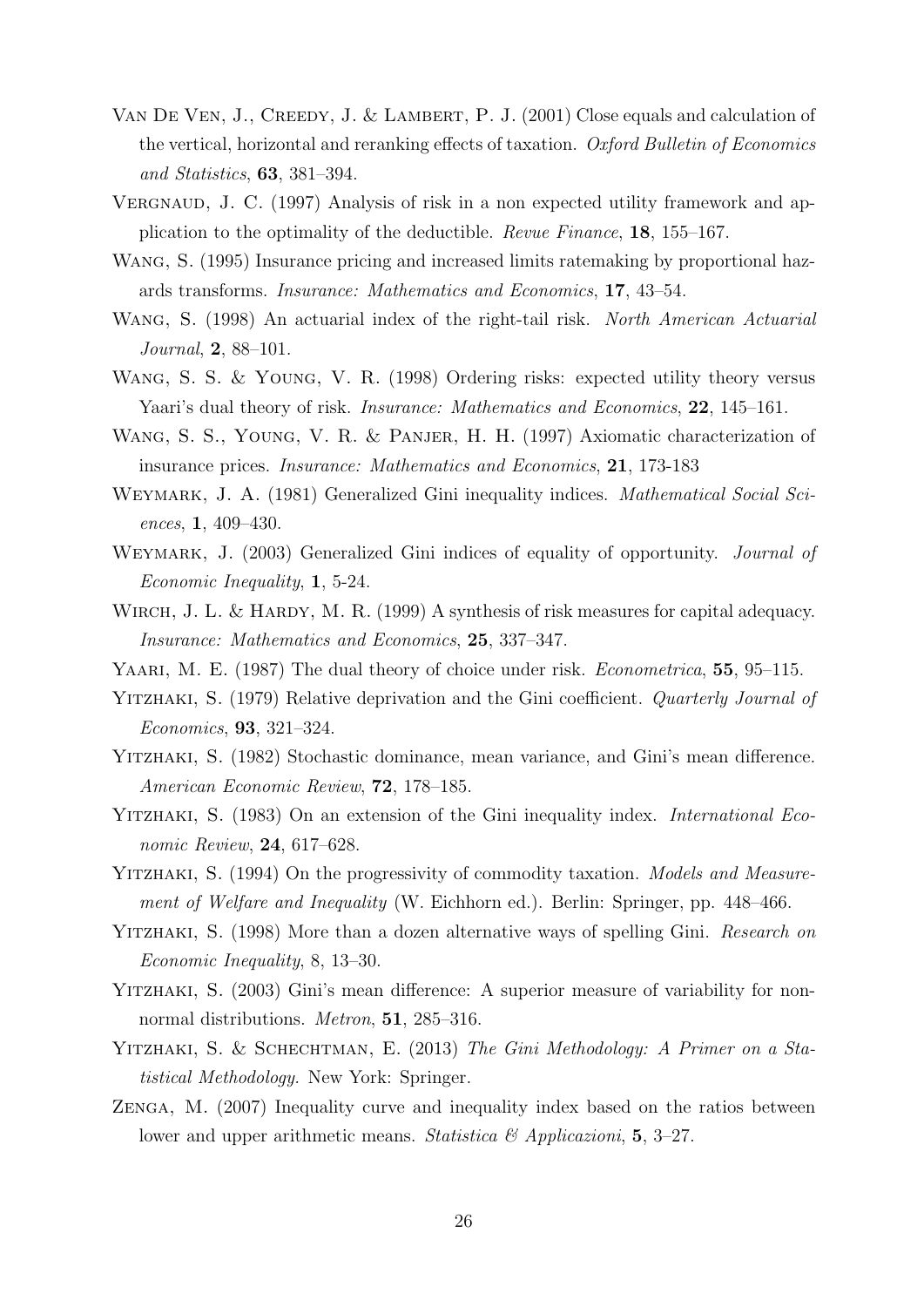- Zenga, M. (2010) Mixture of Polisicchio's truncated Pareto distributions with beta weights. Statistica & Applicazioni, 8, 3-25.
- Zenga M., Pasquazzi, L., Polisicchio, M. & Zenga, M. (2011) More on M. M. Zenga's new three-parameter distribution for non-negative variables. Statistica  $\mathcal{C}$  Applicazioni, 9, 5–33.
- ZENGA, M., PASQUAZZI, L. & ZENGA, M. (2012) First applications of a new threeparameter distribution for non-negative variables. Statistica  $\mathscr{C}$  Applicazioni, 10, 131– 147.
- ZITIKIS, R. (2002) Analysis of indices of economic inequality from a mathematical point of view. (Invited Plenary Lecture at the 11th Indonesian Mathematics Conference, State University of Malang, Indonesia.) Matematika, 8, 772–782.
- ZITIKIS, R.  $(2003)$  Asymptotic estimation of the E-Gini index. Econometric Theory, 19, 587–601.

## A Appendix: Technicalities

PROOF OF EQUATIONS (5.3). Since the relative-value function is  $v(x, y) = 1 - x/y$ , we have

$$
DWK_{F,h} = 1 - \frac{1}{\mu_F} \int_0^1 \text{LCE}_F(p) f(p) \, dp,\tag{A.1}
$$

where  $f(p)$  is the density function of the gamble  $\pi_h$  defined by equation (5.2). The following are straightforward calculations:

$$
\int_0^1 \text{LCE}_F(p)f(p) \, dp = \int_0^1 \frac{1}{p} \left( \int_0^p F^{-1}(t) \, dt \right) f(p) \, dp
$$
\n
$$
= \int_0^1 \frac{1}{p} \left( \int_0^1 \mathbf{1} \{ t \le p \} F^{-1}(t) \, dt \right) f(p) \, dp
$$
\n
$$
= \int_0^1 F^{-1}(t) \left( \int_0^1 \frac{1}{p} \mathbf{1} \{ t \le p \} \, f(p) \, dp \right) \, dt
$$
\n
$$
= \int_0^1 F^{-1}(t) \left( \int_t^1 \frac{1}{p} \, f(p) \, dp \right) \, dt
$$
\n
$$
= \frac{1}{1 - h'(0)} \int_0^1 F^{-1}(t) \left( h'(1 - t) - h'(0) \right) \, dt
$$
\n
$$
= \frac{1}{1 - h'(0)} \left( \int_0^1 F^{-1}(t) h'(1 - t) \, dt - h'(0) \mu_F \right).
$$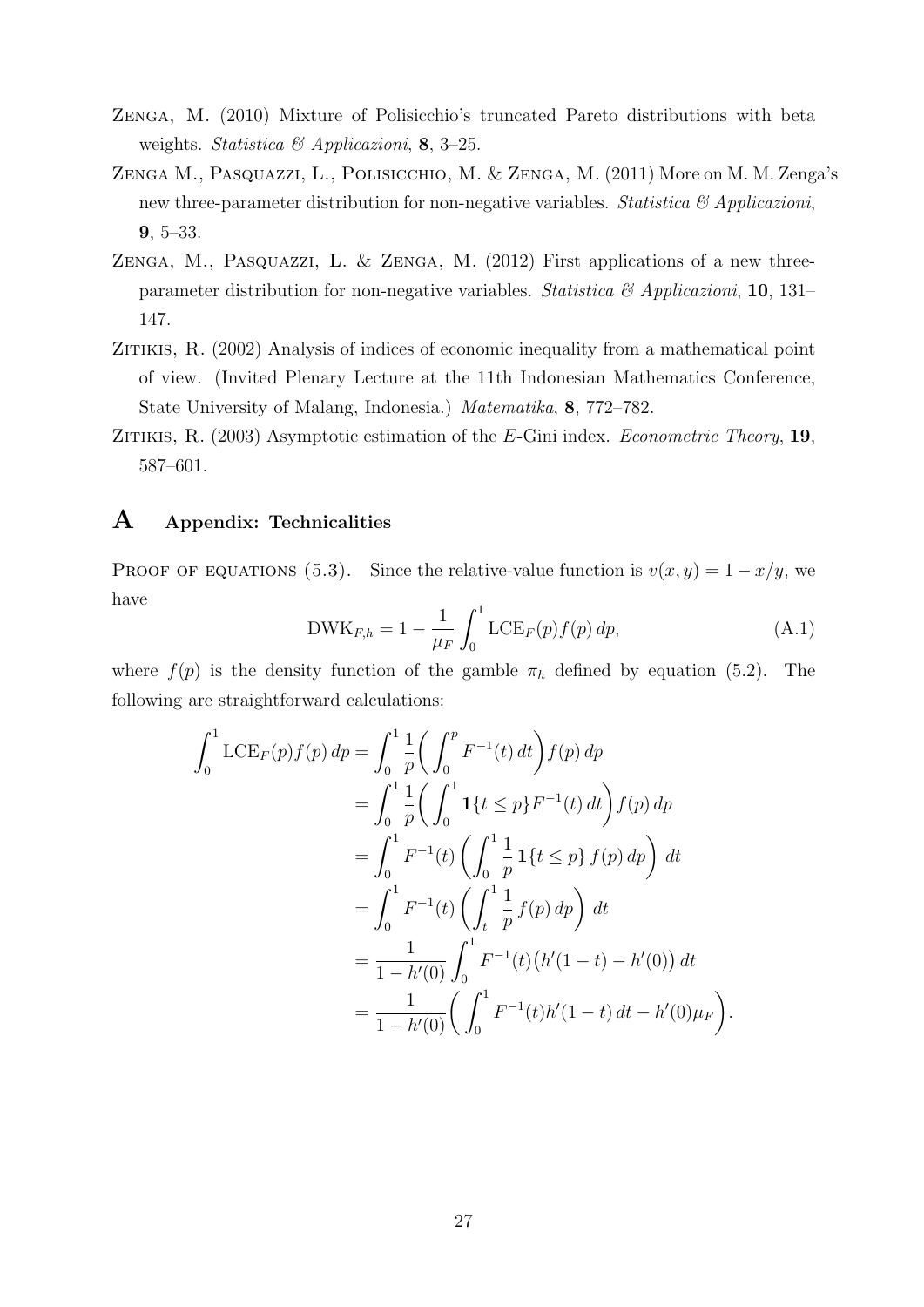Combining this result with equation  $(A.1)$ , we obtain the first equation of  $(5.3)$ . Since

$$
\int_0^1 F^{-1}(t)h'(1-t) dt = \int_0^\infty \left( \int_0^1 \mathbf{1}\{F^{-1}(t) > x\}h'(1-t) dt \right) dx
$$
  
\n
$$
= \int_0^\infty \left( \int_0^1 \mathbf{1}\{t > F(x)\}h'(1-t) dt \right) dx
$$
  
\n
$$
= \int_0^\infty \left( \int_{F(x)}^1 h'(1-t) dt \right) dx
$$
  
\n
$$
= \int_0^\infty h(1 - F(x)) dx,
$$
 (A.2)

we have the second equation of (5.3).

PROOF OF EQUATIONS (6.2). Since the relative-value function is  $v(x, y) = x/y - 1$ , we have

$$
\mathbf{E}[v(\text{UCE}_F(\pi_g), \mu_F)] = \frac{1}{\mu_F} \int_0^1 \text{UCE}_F(p) f(p) dp - 1,
$$
 (A.3)

where  $f(p)$  is the density function of the gamble  $\pi_g$  defined by equation (6.1). The following are straightforward calculations:

$$
\int_0^1 \text{UCE}_F(p) f(p) \, dp = \int_0^1 \frac{1}{1-p} \left( \int_p^1 F^{-1}(t) \, dt \right) f(p) \, dp
$$
  
= 
$$
\int_0^1 \left( \int_0^1 \mathbf{1} \{ t \ge p \} F^{-1}(t) \, dt \right) \frac{f(p)}{1-p} \, dp
$$
  
= 
$$
\int_0^1 F^{-1}(t) \left( \int_0^1 \mathbf{1} \{ t \ge p \} \frac{f(p)}{1-p} \, dp \right) \, dt
$$
  
= 
$$
\int_0^1 F^{-1}(t) \left( \int_0^t \frac{f(p)}{1-p} \, dp \right) \, dt.
$$

Applying definition (6.1) of the density function  $f(p)$ , we obtain

$$
\int_0^1 \text{UCE}(p)f(p) \, dp = \frac{1}{1 - g'(1)} \int_0^1 F^{-1}(t) \big(g'(1 - t) - g'(1)\big) \, dt
$$
\n
$$
= \frac{1}{1 - g'(1)} \bigg( \int_0^1 F^{-1}(t) g'(1 - t) \, dt - g'(1) \mu_F \bigg). \tag{A.4}
$$

Combining equations  $(A.4)$  and  $(A.3)$ , we obtain the first equation of  $(6.2)$ . Using equation  $(A.2)$  with g instead of h, we arrive at the second equation of  $(6.2)$ .

NOTE A.1. From the mathematical point of view, equation  $(A.2)$  is elementary, but it was a pivotal observation that allowed Jones and Zitikis (2003) to initiate the development of statistical inference for the Wang (or distortion) risk measure. Since then, numerous statistical results have appeared on risk measures: parametric and non-parametric, lightand heavy-tailed cases have been explored in great detail by many authors.